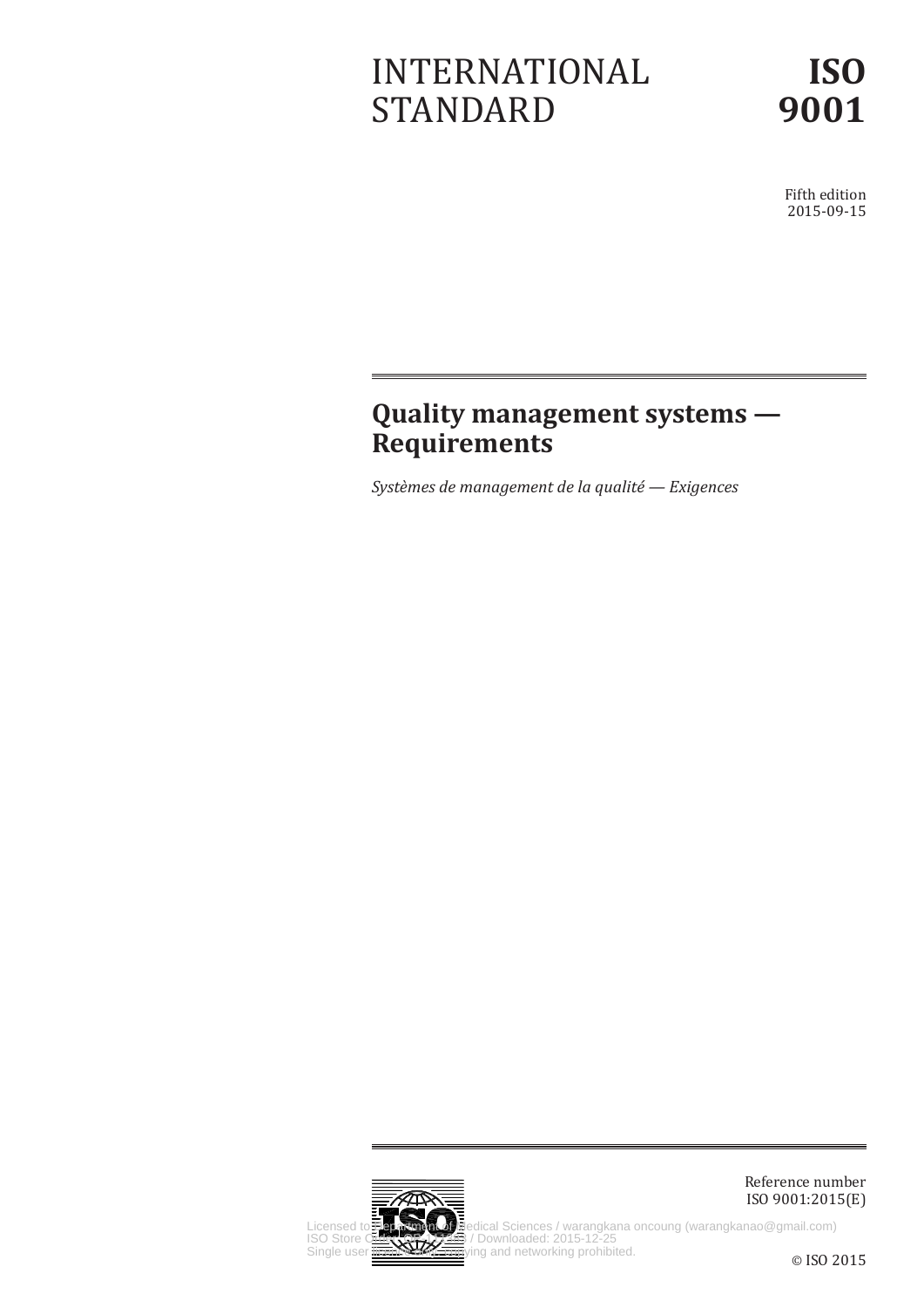

#### © ISO 2015, Published in Switzerland

All rights reserved. Unless otherwise specified, no part of this publication may be reproduced or utilized otherwise in any form or by any means, electronic or mechanical, including photocopying, or posting on the internet or an intranet, without prior written permission. Permission can be requested from either ISO at the address below or ISO's member body in the country of the requester.

ISO copyright office Ch. de Blandonnet 8 • CP 401 CH-1214 Vernier, Geneva, Switzerland Tel. +41 22 749 01 11 Fax +41 22 749 09 47 copyright@iso.org www.iso.org

ii  $\sum_{\text{triangle door become only, copying and newchanging programming  $G$  ISO 2015 – All rights reserved.}$  Licensed to Department of Medical Sciences / warangkana oncoung (warangkanao@gmail.com) ISO Store Order: OP-111383 / Downloaded: 2015-12-25 Single user licence only, copying and networking prohibited.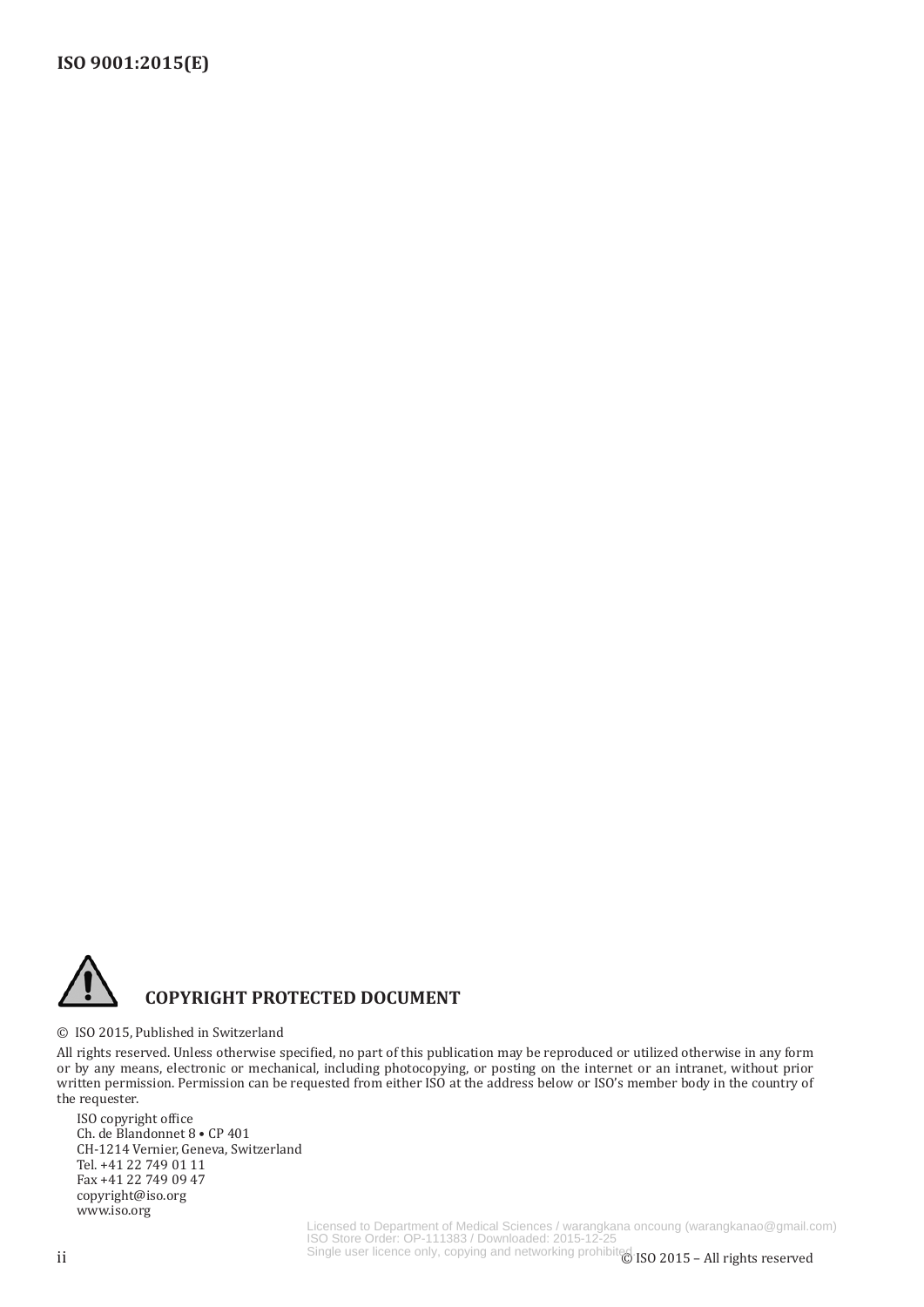## **Contents**

Page

| 1 |                          |                                                                                                                                                      |     |  |  |  |  |  |
|---|--------------------------|------------------------------------------------------------------------------------------------------------------------------------------------------|-----|--|--|--|--|--|
| 2 |                          |                                                                                                                                                      |     |  |  |  |  |  |
| 3 |                          |                                                                                                                                                      |     |  |  |  |  |  |
| 4 |                          |                                                                                                                                                      |     |  |  |  |  |  |
|   | 4.1<br>4.2<br>4.3<br>4.4 | Context of the organization <b>Executive Context</b> of the organization <b>Algebra</b> 2                                                            |     |  |  |  |  |  |
| 5 |                          |                                                                                                                                                      |     |  |  |  |  |  |
|   | 5.1                      |                                                                                                                                                      |     |  |  |  |  |  |
|   |                          | 5.1.1                                                                                                                                                |     |  |  |  |  |  |
|   |                          | 5.1.2                                                                                                                                                |     |  |  |  |  |  |
|   | 5.2                      | 5.2.1                                                                                                                                                |     |  |  |  |  |  |
|   |                          | 5.2.2                                                                                                                                                |     |  |  |  |  |  |
|   | 5.3                      |                                                                                                                                                      |     |  |  |  |  |  |
|   |                          |                                                                                                                                                      |     |  |  |  |  |  |
| 6 |                          |                                                                                                                                                      |     |  |  |  |  |  |
|   | 6.1<br>6.2               |                                                                                                                                                      |     |  |  |  |  |  |
|   | 6.3                      |                                                                                                                                                      |     |  |  |  |  |  |
|   |                          |                                                                                                                                                      |     |  |  |  |  |  |
| 7 |                          |                                                                                                                                                      |     |  |  |  |  |  |
|   | 7.1                      |                                                                                                                                                      |     |  |  |  |  |  |
|   |                          | 7.1.1<br>7.1.2                                                                                                                                       |     |  |  |  |  |  |
|   |                          | 7.1.3                                                                                                                                                |     |  |  |  |  |  |
|   |                          | 7.1.4                                                                                                                                                |     |  |  |  |  |  |
|   |                          | 7.1.5                                                                                                                                                |     |  |  |  |  |  |
|   |                          | 7.1.6                                                                                                                                                |     |  |  |  |  |  |
|   | 7.2                      | $Complete ac 1 2 1 3 2 4 5 6 6 7 8 8 9 1 1 1 1 1 1 1 1 1 1 1 1 1 1 1 1 1$                                                                            |     |  |  |  |  |  |
|   | 7.3                      |                                                                                                                                                      |     |  |  |  |  |  |
|   | 7.4                      | $Common$ $\sim$ 8                                                                                                                                    |     |  |  |  |  |  |
|   | 7.5                      |                                                                                                                                                      |     |  |  |  |  |  |
|   |                          | 7.5.1                                                                                                                                                |     |  |  |  |  |  |
|   |                          | 7.5.2                                                                                                                                                |     |  |  |  |  |  |
|   |                          | 7.5.3                                                                                                                                                |     |  |  |  |  |  |
| 8 |                          |                                                                                                                                                      |     |  |  |  |  |  |
|   | 8.1                      |                                                                                                                                                      |     |  |  |  |  |  |
|   | 8.2                      |                                                                                                                                                      |     |  |  |  |  |  |
|   |                          | 8.2.1                                                                                                                                                |     |  |  |  |  |  |
|   |                          | 8.2.2                                                                                                                                                |     |  |  |  |  |  |
|   |                          | 8.2.3<br>Review of the requirements for products and services <b>Entire 20</b> and service <b>Entrary 20</b>                                         |     |  |  |  |  |  |
|   |                          | 8.2.4                                                                                                                                                |     |  |  |  |  |  |
|   | 8.3                      | 8.3.1                                                                                                                                                |     |  |  |  |  |  |
|   |                          | 8.3.2                                                                                                                                                |     |  |  |  |  |  |
|   |                          | 8.3.3                                                                                                                                                |     |  |  |  |  |  |
|   |                          | 8.3.4                                                                                                                                                |     |  |  |  |  |  |
|   |                          | 8.3.5                                                                                                                                                |     |  |  |  |  |  |
|   |                          | 8.3.6                                                                                                                                                |     |  |  |  |  |  |
|   |                          | Licensed to Department of Medical Sciences / warangkana oncoung (warangkanao@gmail.com)                                                              |     |  |  |  |  |  |
|   |                          | ISO Store Order: OP-111383 / Downloaded: 2015-12-25<br>© ISO 2015 - All rights reserved Single user licence only, copying and networking prohibited. |     |  |  |  |  |  |
|   |                          |                                                                                                                                                      | iii |  |  |  |  |  |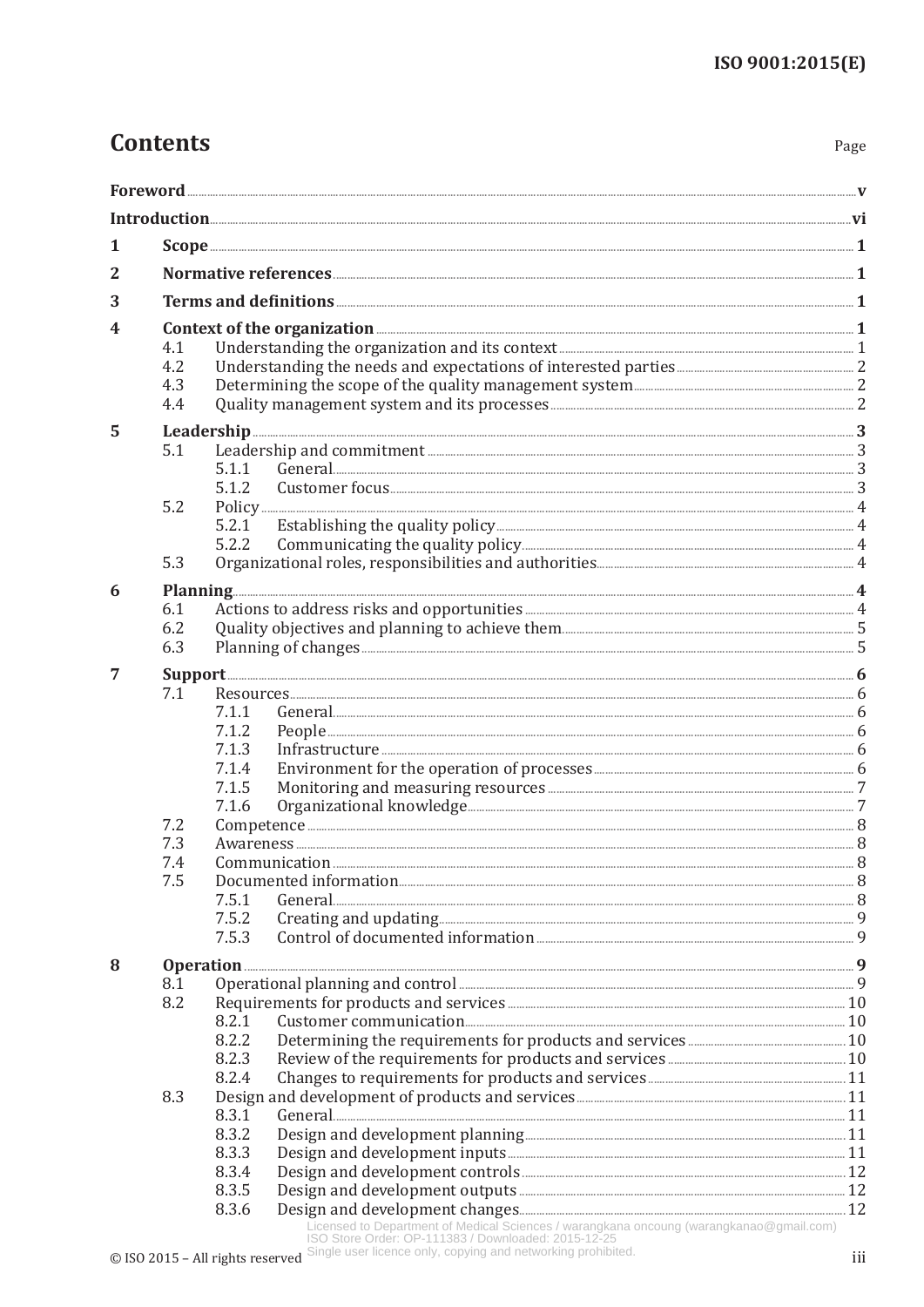## ISO 9001:2015(E)

|              | 8.4  |                                                                                          |  |  |  |
|--------------|------|------------------------------------------------------------------------------------------|--|--|--|
|              |      | 8.4.1                                                                                    |  |  |  |
|              |      | 8.4.2                                                                                    |  |  |  |
|              |      | 8.4.3                                                                                    |  |  |  |
|              | 8.5  |                                                                                          |  |  |  |
|              |      | 8.5.1                                                                                    |  |  |  |
|              |      | 8.5.2                                                                                    |  |  |  |
|              |      | 8.5.3                                                                                    |  |  |  |
|              |      | 8.5.4                                                                                    |  |  |  |
|              |      | 8.5.5<br>8.5.6                                                                           |  |  |  |
|              | 8.6  |                                                                                          |  |  |  |
|              | 8.7  |                                                                                          |  |  |  |
|              |      |                                                                                          |  |  |  |
| $\mathbf{q}$ |      |                                                                                          |  |  |  |
|              | 9.1  |                                                                                          |  |  |  |
|              |      | 9.1.1                                                                                    |  |  |  |
|              |      | 9.1.2                                                                                    |  |  |  |
|              |      | 9.1.3                                                                                    |  |  |  |
|              | 9.2  |                                                                                          |  |  |  |
|              | 9.3  |                                                                                          |  |  |  |
|              |      | 9.3.1<br>General 28 18                                                                   |  |  |  |
|              |      | 9.3.2                                                                                    |  |  |  |
|              |      | Management review outputs <b>Management</b> review outputs <b>Management</b> 18<br>9.3.3 |  |  |  |
| 10           |      |                                                                                          |  |  |  |
|              | 10.1 | General 29 19                                                                            |  |  |  |
|              | 10.2 |                                                                                          |  |  |  |
|              | 10.3 |                                                                                          |  |  |  |
|              |      |                                                                                          |  |  |  |
|              |      | Annex B (informative) Other International Standards on quality management and quality    |  |  |  |
|              |      |                                                                                          |  |  |  |
|              |      |                                                                                          |  |  |  |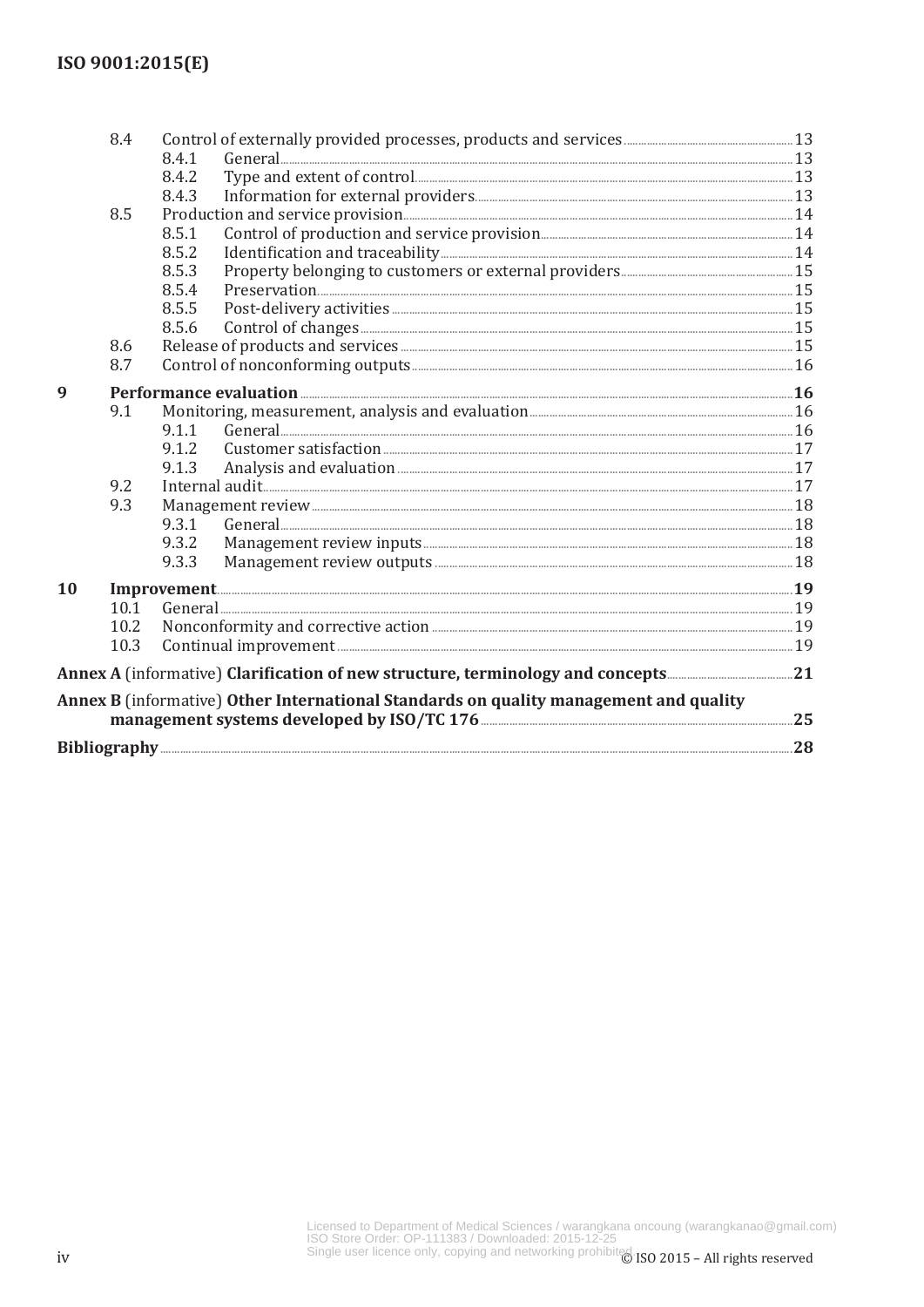## <span id="page-4-0"></span>**Foreword**

ISO (the International Organization for Standardization) is a worldwide federation of national standards bodies (ISO member bodies). The work of preparing International Standards is normally carried out through ISO technical committees. Each member body interested in a subject for which a technical committee has been established has the right to be represented on that committee. International organizations, governmental and non-governmental, in liaison with ISO, also take part in the work. ISO collaborates closely with the International Electrotechnical Commission (IEC) on all matters of electrotechnical standardization.

The procedures used to develop this document and those intended for its further maintenance are described in the ISO/IEC Directives, Part 1. In particular the different approval criteria needed for the different types of ISO documents should be noted. This document was drafted in accordance with the editorial rules of the ISO/IEC Directives, Part 2 (see [www.iso.org/directives](http://www.iso.org/directives)).

Attention is drawn to the possibility that some of the elements of this document may be the subject of patent rights. ISO shall not be held responsible for identifying any or all such patent rights. Details of any patent rights identified during the development of the document will be in the Introduction and/or on the ISO list of patent declarations received (see [www.iso.org/patents](http://www.iso.org/patents)).

Any trade name used in this document is information given for the convenience of users and does not constitute an endorsement.

For an explanation on the meaning of ISO specific terms and expressions related to conformity assessment, as well as information about ISO's adherence to the World Trade Organization (WTO) principles in the Technical Barriers to Trade (TBT) see the following URL: [www.iso.org/iso/foreword.html](http://www.iso.org/iso/foreword.html).

The committee responsible for this document is Technical Committee ISO/TC 176, *Quality management and quality assurance*, Subcommittee SC 2, *Quality systems*.

This fifth edition cancels and replaces the fourth edition (ISO 9001:2008), which has been technically revised, through the adoption of a revised clause sequence and the adaptation of the revised quality management principles and of new concepts. It also cancels and replaces the Technical Corrigendum ISO 9001:2008/Cor.1:2009.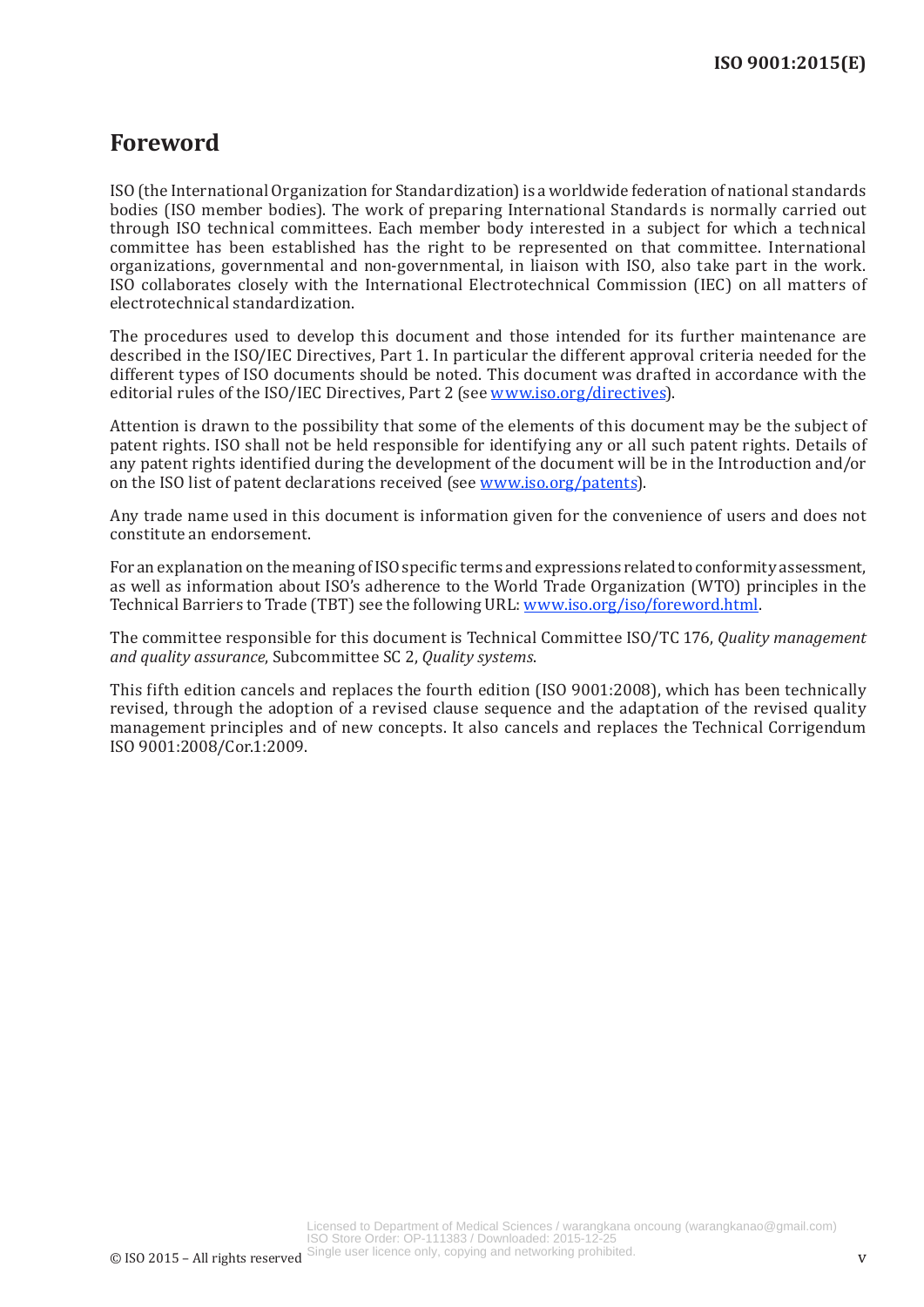## <span id="page-5-0"></span>**Introduction**

#### **0.1 General**

The adoption of a quality management system is a strategic decision for an organization that can help to improve its overall performance and provide a sound basis for sustainable development initiatives.

The potential benefits to an organization of implementing a quality management system based on this International Standard are:

- a) the ability to consistently provide products and services that meet customer and applicable statutory and regulatory requirements;
- b) facilitating opportunities to enhance customer satisfaction;
- c) addressing risks and opportunities associated with its context and objectives;
- d) the ability to demonstrate conformity to specified quality management system requirements.

This International Standard can be used by internal and external parties.

It is not the intent of this International Standard to imply the need for:

- uniformity in the structure of different quality management systems;
- alignment of documentation to the clause structure of this International Standard;
- the use of the specific terminology of this International Standard within the organization.

The quality management system requirements specified in this International Standard are complementary to requirements for products and services.

This International Standard employs the process approach, which incorporates the Plan-Do-Check-Act (PDCA) cycle and risk-based thinking.

The process approach enables an organization to plan its processes and their interactions.

The PDCA cycle enables an organization to ensure that its processes are adequately resourced and managed, and that opportunities for improvement are determined and acted on.

Risk-based thinking enables an organization to determine the factors that could cause its processes and its quality management system to deviate from the planned results, to put in place preventive controls to minimize negative effects and to make maximum use of opportunities as they arise (see [Clause](#page-31-0) A.4).

Consistently meeting requirements and addressing future needs and expectations poses a challenge for organizations in an increasingly dynamic and complex environment. To achieve this objective, the organization might find it necessary to adopt various forms of improvement in addition to correction and continual improvement, such as breakthrough change, innovation and re-organization.

In this International Standard, the following verbal forms are used:

- "shall" indicates a requirement;
- "should" indicates a recommendation;
- "may" indicates a permission;
- "can" indicates a possibility or a capability.

Information marked as "NOTE" is for guidance in understanding or clarifying the associated requirement.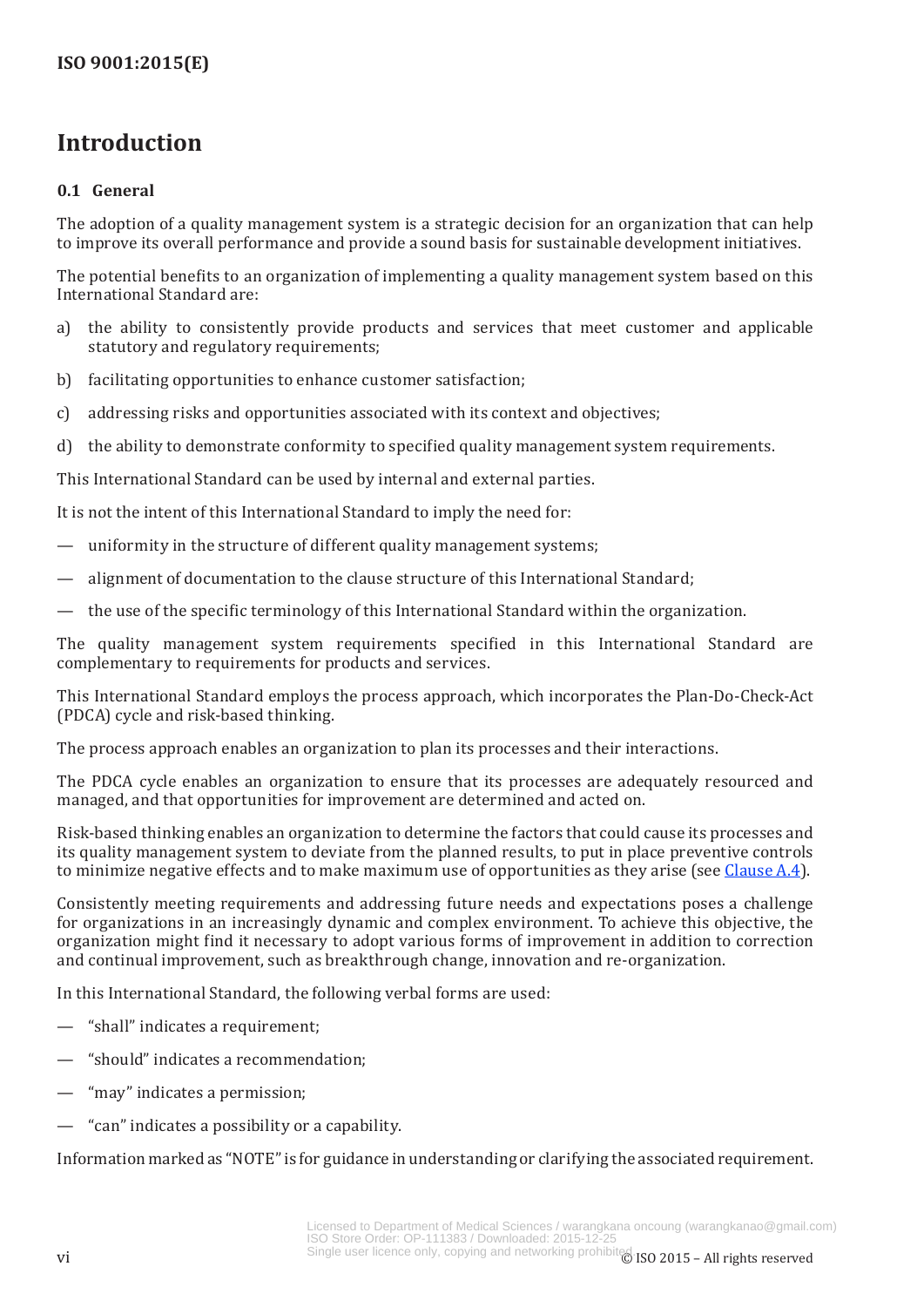#### **0.2 Quality management principles**

This International Standard is based on the quality management principles described in ISO 9000. The descriptions include a statement of each principle, a rationale of why the principle is important for the organization, some examples of benefits associated with the principle and examples of typical actions to improve the organization's performance when applying the principle.

The quality management principles are:

- customer focus;
- leadership;
- engagement of people;
- process approach;
- improvement;
- evidence-based decision making;
- relationship management.

#### **0.3 Process approach**

#### **0.3.1 General**

This International Standard promotes the adoption of a process approach when developing, implementing and improving the effectiveness of a quality management system, to enhance customer satisfaction by meeting customer requirements. Specific requirements considered essential to the adoption of a process approach are included in [4.4.](#page-11-1)

Understanding and managing interrelated processes as a system contributes to the organization's effectiveness and efficiency in achieving its intended results. This approach enables the organization to control the interrelationships and interdependencies among the processes of the system, so that the overall performance of the organization can be enhanced.

The process approach involves the systematic definition and management of processes, and their interactions, so as to achieve the intended results in accordance with the quality policy and strategic direction of the organization. Management of the processes and the system as a whole can be achieved using the PDCA cycle (see 0.3.2) with an overall focus on risk-based thinking (see 0.3.3) aimed at taking advantage of opportunities and preventing undesirable results.

The application of the process approach in a quality management system enables:

- a) understanding and consistency in meeting requirements;
- b) the consideration of processes in terms of added value;
- c) the achievement of effective process performance;
- d) improvement of processes based on evaluation of data and information.

[Figure](#page-7-0) 1 gives a schematic representation of any process and shows the interaction of its elements. The monitoring and measuring check points, which are necessary for control, are specific to each process and will vary depending on the related risks.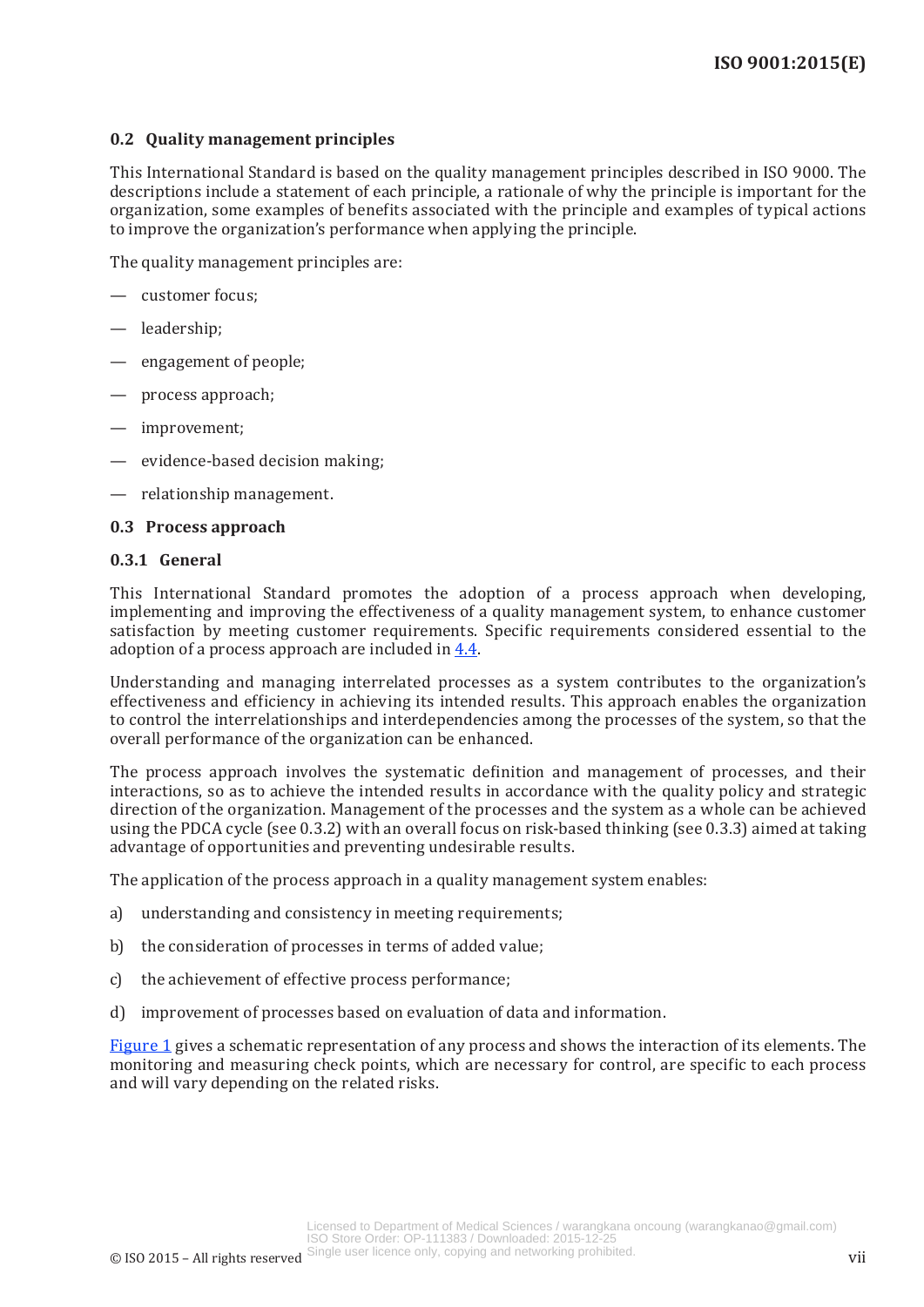

<span id="page-7-0"></span>**Figure 1 — Schematic representation of the elements of a single process**

#### **0.3.2 Plan-Do-Check-Act cycle**

The PDCA cycle can be applied to all processes and to the quality management system as a whole. [Figure](#page-7-1) 2 illustrates how [Clauses](#page-10-1) 4 to [10](#page-28-1) can be grouped in relation to the PDCA cycle.



NOTE Numbers in brackets refer to the clauses in this International Standard.

#### <span id="page-7-1"></span>**Figure 2 — Representation of the structure of this International Standard in the PDCA cycle**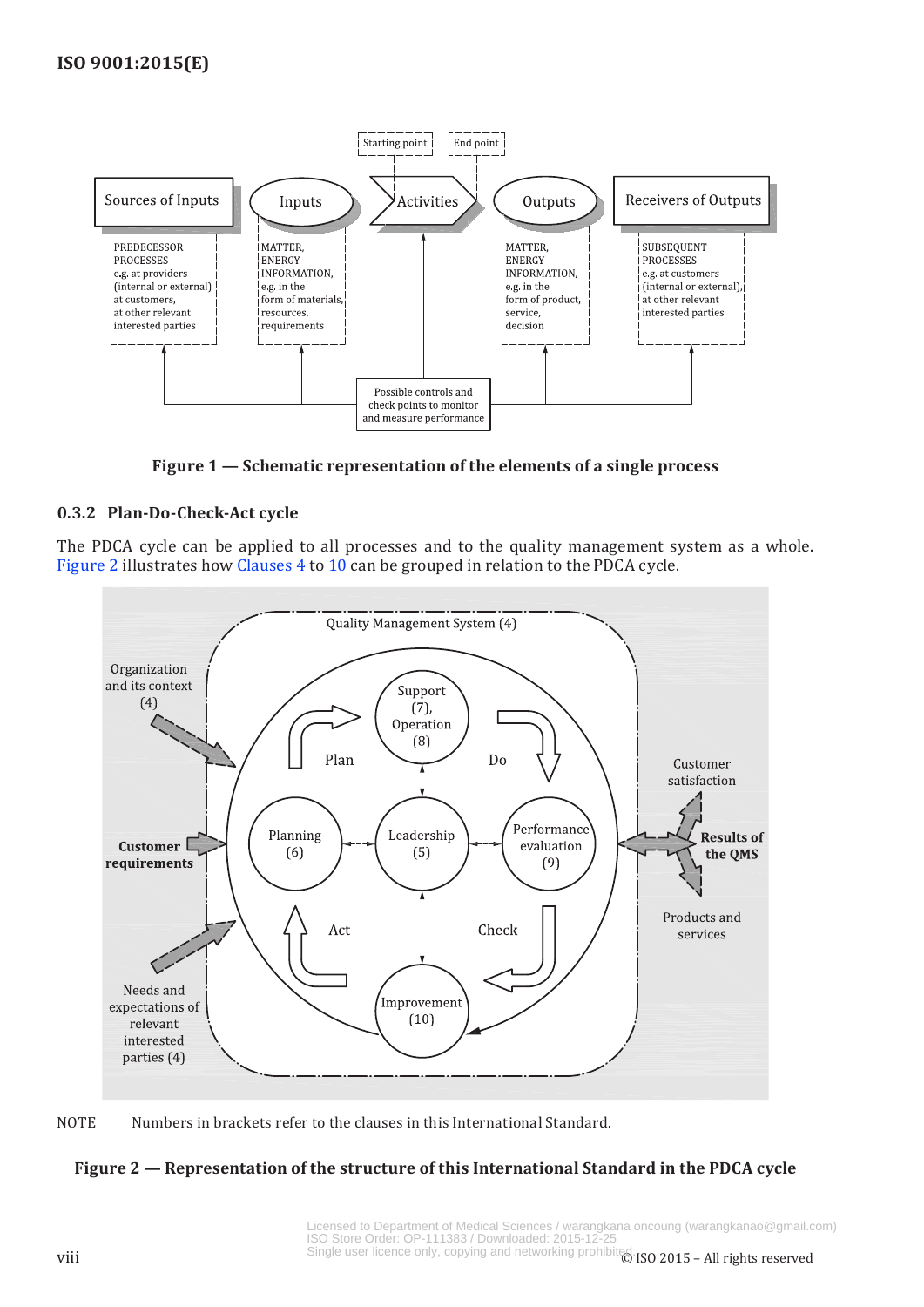The PDCA cycle can be briefly described as follows:

- **Plan**: establish the objectives of the system and its processes, and the resources needed to deliver results in accordance with customers' requirements and the organization's policies, and identify and address risks and opportunities;
- **Do**: implement what was planned;
- **Check**: monitor and (where applicable) measure processes and the resulting products and services against policies, objectives, requirements and planned activities, and report the results;
- **Act**: take actions to improve performance, as necessary.

#### **0.3.3 Risk-based thinking**

Risk-based thinking (see [Clause](#page-31-0) A.4) is essential for achieving an effective quality management system. The concept of risk-based thinking has been implicit in previous editions of this International Standard including, for example, carrying out preventive action to eliminate potential nonconformities, analysing any nonconformities that do occur, and taking action to prevent recurrence that is appropriate for the effects of the nonconformity.

To conform to the requirements of this International Standard, an organization needs to plan and implement actions to address risks and opportunities. Addressing both risks and opportunities establishes a basis for increasing the effectiveness of the quality management system, achieving improved results and preventing negative effects.

Opportunities can arise as a result of a situation favourable to achieving an intended result, for example, a set of circumstances that allow the organization to attract customers, develop new products and services, reduce waste or improve productivity. Actions to address opportunities can also include consideration of associated risks. Risk is the effect of uncertainty and any such uncertainty can have positive or negative effects. A positive deviation arising from a risk can provide an opportunity, but not all positive effects of risk result in opportunities.

#### **0.4 Relationship with other management system standards**

This International Standard applies the framework developed by ISO to improve alignment among its International Standards for management systems (see [Clause](#page-30-1) A.1).

This International Standard enables an organization to use the process approach, coupled with the PDCA cycle and risk-based thinking, to align or integrate its quality management system with the requirements of other management system standards.

This International Standard relates to ISO 9000 and ISO 9004 as follows:

- ISO 9000 *Quality management systems Fundamentals and vocabulary* provides essential background for the proper understanding and implementation of this International Standard;
- ISO 9004 *Managing for the sustained success of an organization A quality management approach* provides guidance for organizations that choose to progress beyond the requirements of this International Standard.

[Annex](#page-34-1) B provides details of other International Standards on quality management and quality management systems that have been developed by ISO/TC 176.

This International Standard does not include requirements specific to other management systems, such as those for environmental management, occupational health and safety management, or financial management.

Sector-specific quality management system standards based on the requirements of this International Standard have been developed for a number of sectors. Some of these standards specify additional quality management system requirements, while others are limited to providing guidance to the application of this International Standard within the particular sector.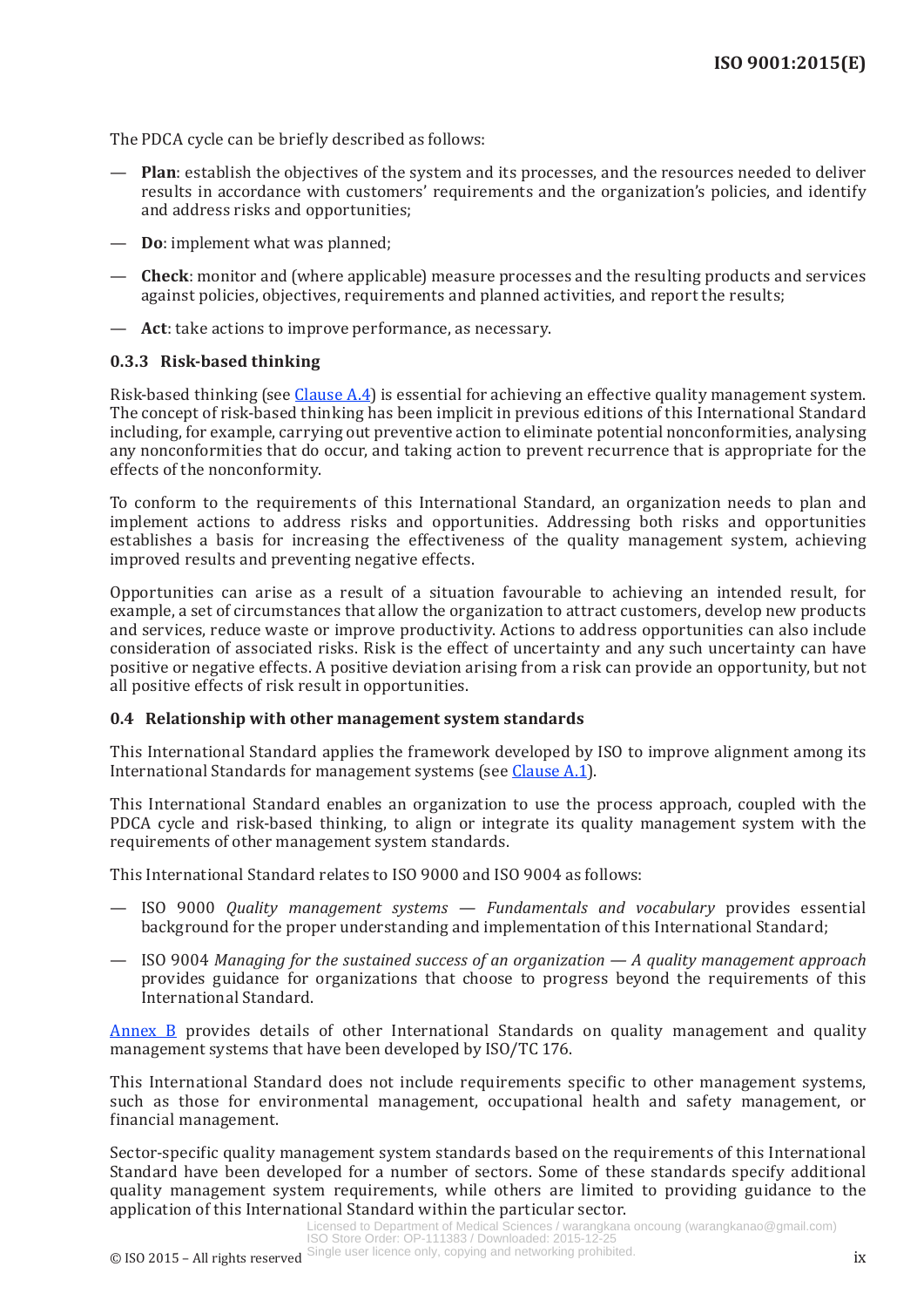A matrix showing the correlation between the clauses of this edition of this International Standard and the previous edition (ISO 9001:2008) can be found on the ISO/TC 176/SC 2 open access web site at: [www.iso.org/tc176/sc02/public.](http://www.iso.org/tc176/sc02/public)

> Licensed to Department of Medical Sciences / warangkana oncoung (warangkanao@gmail.com) ISO Store Order: OP-111383 / Downloaded: 2015-12-25 Single user licence only, copying and networking prohibited.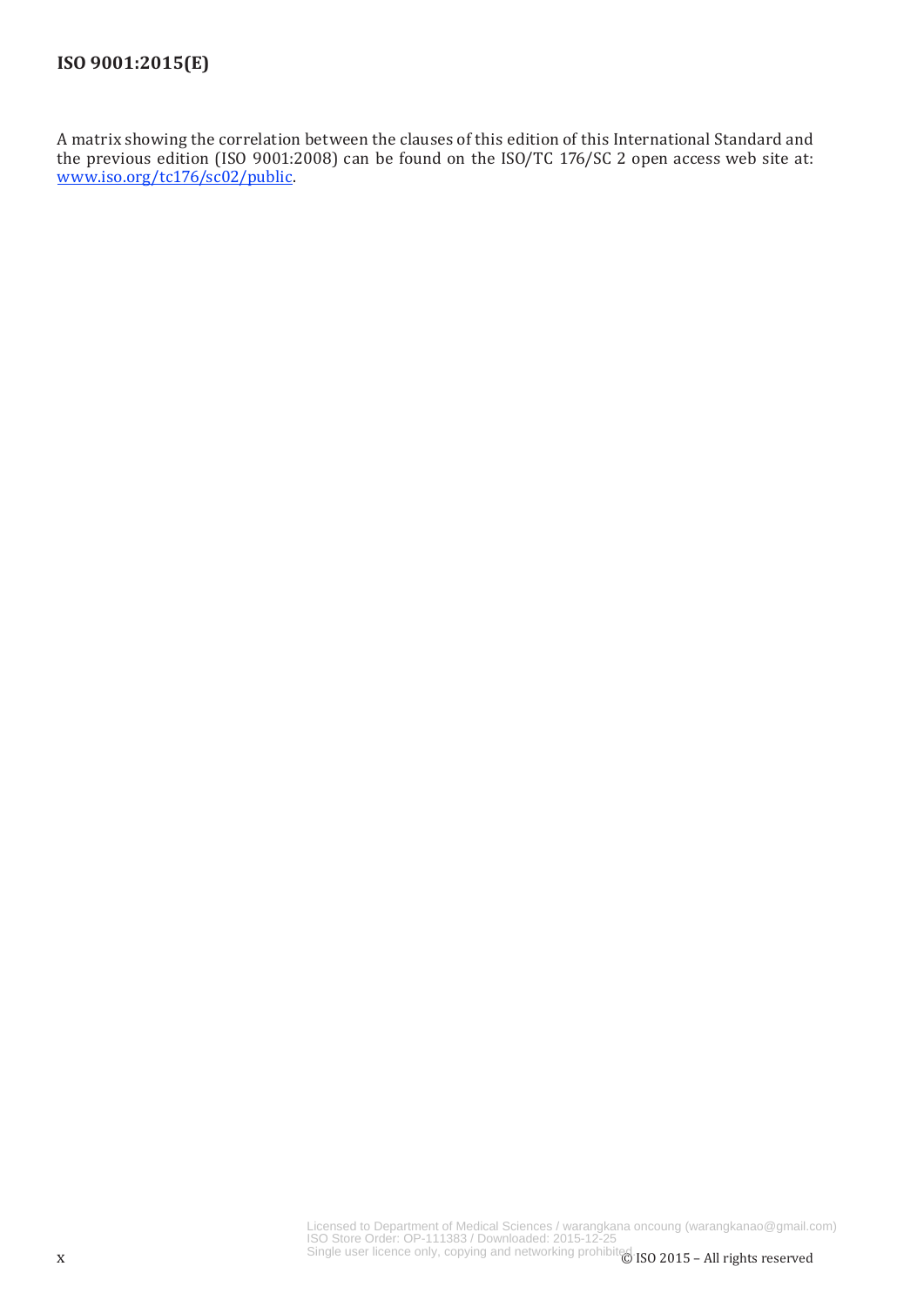## <span id="page-10-0"></span>**Quality management systems — Requirements**

## **1 Scope**

This International Standard specifies requirements for a quality management system when an organization:

- a) needs to demonstrate its ability to consistently provide products and services that meet customer and applicable statutory and regulatory requirements, and
- b) aims to enhance customer satisfaction through the effective application of the system, including processes for improvement of the system and the assurance of conformity to customer and applicable statutory and regulatory requirements.

All the requirements of this International Standard are generic and are intended to be applicable to any organization, regardless of its type or size, or the products and services it provides.

NOTE 1 In this International Standard, the terms "product" or "service" only apply to products and services intended for, or required by, a customer.

NOTE 2 Statutory and regulatory requirements can be expressed as legal requirements.

#### **2 Normative references**

The following documents, in whole or in part, are normatively referenced in this document and are indispensable for its application. For dated references, only the edition cited applies. For undated references, the latest edition of the referenced document (including any amendments) applies.

ISO 9000:2015, *Quality management systems — Fundamentals and vocabulary*

### **3 Terms and definitions**

For the purposes of this document, the terms and definitions given in ISO 9000:2015 apply.

#### <span id="page-10-1"></span>**4 Context of the organization**

#### <span id="page-10-2"></span>**4.1 Understanding the organization and its context**

The organization shall determine external and internal issues that are relevant to its purpose and its strategic direction and that affect its ability to achieve the intended result(s) of its quality management system.

The organization shall monitor and review information about these external and internal issues.

NOTE 1 Issues can include positive and negative factors or conditions for consideration.

NOTE 2 Understanding the external context can be facilitated by considering issues arising from legal, technological, competitive, market, cultural, social and economic environments, whether international, national, regional or local.

NOTE 3 Understanding the internal context can be facilitated by considering issues related to values, culture, knowledge and performance of the organization.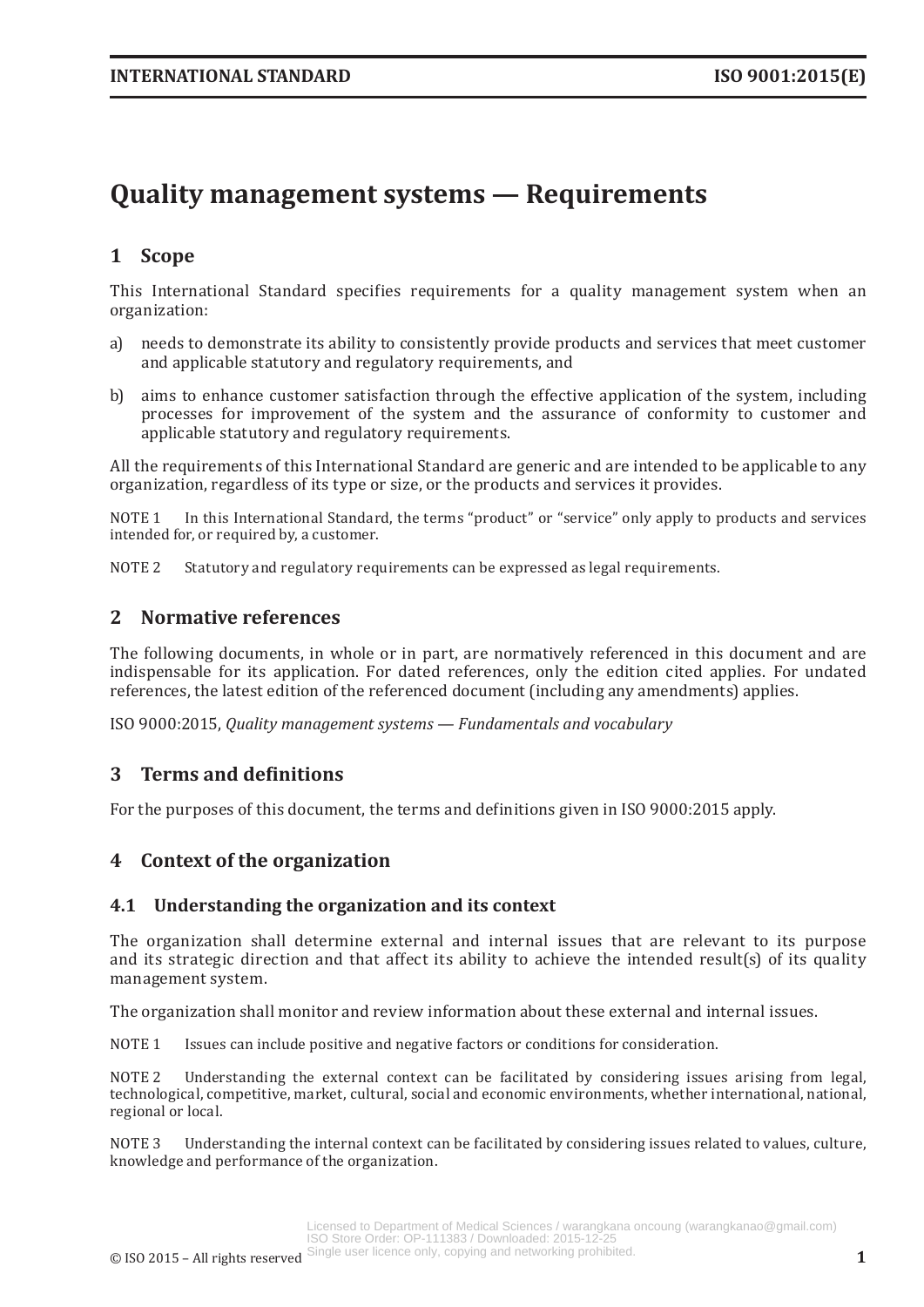### <span id="page-11-2"></span><span id="page-11-0"></span>**4.2 Understanding the needs and expectations of interested parties**

Due to their effect or potential effect on the organization's ability to consistently provide products and services that meet customer and applicable statutory and regulatory requirements, the organization shall determine:

- a) the interested parties that are relevant to the quality management system;
- b) the requirements of these interested parties that are relevant to the quality management system.

The organization shall monitor and review information about these interested parties and their relevant requirements.

#### <span id="page-11-3"></span>**4.3 Determining the scope of the quality management system**

The organization shall determine the boundaries and applicability of the quality management system to establish its scope.

When determining this scope, the organization shall consider:

- a) the external and internal issues referred to in  $4.1$ ;
- b) the requirements of relevant interested parties referred to in [4.2](#page-11-2);
- c) the products and services of the organization.

The organization shall apply all the requirements of this International Standard if they are applicable within the determined scope of its quality management system.

The scope of the organization's quality management system shall be available and be maintained as documented information. The scope shall state the types of products and services covered, and provide justification for any requirement of this International Standard that the organization determines is not applicable to the scope of its quality management system.

Conformity to this International Standard may only be claimed if the requirements determined as not being applicable do not affect the organization's ability or responsibility to ensure the conformity of its products and services and the enhancement of customer satisfaction.

#### <span id="page-11-1"></span>**4.4 Quality management system and its processes**

**4.4.1** The organization shall establish, implement, maintain and continually improve a quality management system, including the processes needed and their interactions, in accordance with the requirements of this International Standard.

The organization shall determine the processes needed for the quality management system and their application throughout the organization, and shall:

- a) determine the inputs required and the outputs expected from these processes;
- b) determine the sequence and interaction of these processes;
- c) determine and apply the criteria and methods (including monitoring, measurements and related performance indicators) needed to ensure the effective operation and control of these processes;
- d) determine the resources needed for these processes and ensure their availability;
- e) assign the responsibilities and authorities for these processes;
- f) address the risks and opportunities as determined in accordance with the requirements of  $6.1$ ;
- g) evaluate these processes and implement any changes needed to ensure that these processes achieve their intended results; Licensed to Department of Medical Sciences / warangkana oncoung (warangkanao@gmail.com)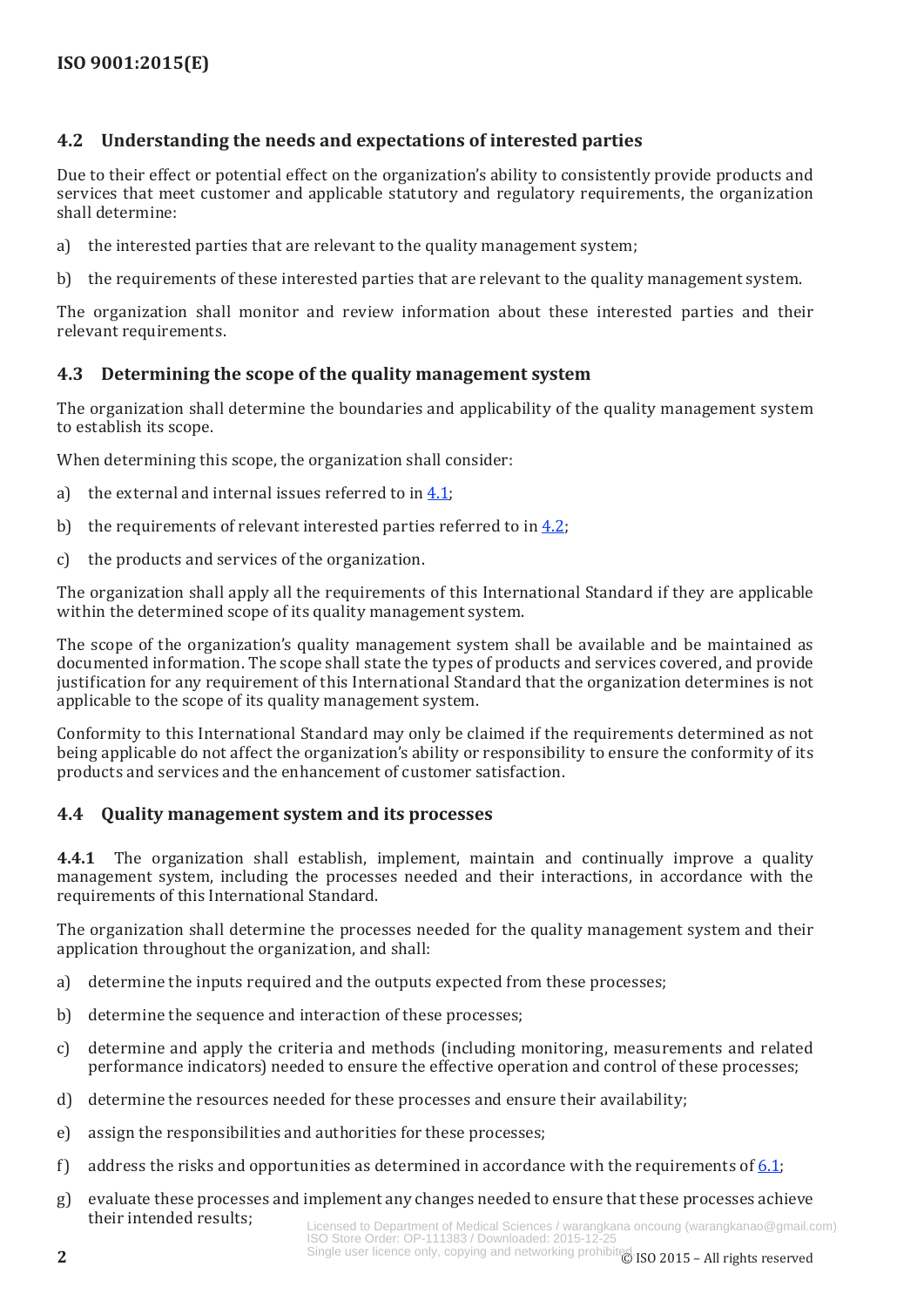- <span id="page-12-0"></span>h) improve the processes and the quality management system.
- **4.4.2** To the extent necessary, the organization shall:
- a) maintain documented information to support the operation of its processes;
- b) retain documented information to have confidence that the processes are being carried out as planned.

### **5 Leadership**

#### **5.1 Leadership and commitment**

#### **5.1.1 General**

Top management shall demonstrate leadership and commitment with respect to the quality management system by:

- a) taking accountability for the effectiveness of the quality management system;
- b) ensuring that the quality policy and quality objectives are established for the quality management system and are compatible with the context and strategic direction of the organization;
- c) ensuring the integration of the quality management system requirements into the organization's business processes;
- d) promoting the use of the process approach and risk-based thinking;
- e) ensuring that the resources needed for the quality management system are available;
- f) communicating the importance of effective quality management and of conforming to the quality management system requirements;
- g) ensuring that the quality management system achieves its intended results;
- h) engaging, directing and supporting persons to contribute to the effectiveness of the quality management system;
- i) promoting improvement;
- j) supporting other relevant management roles to demonstrate their leadership as it applies to their areas of responsibility.

NOTE Reference to "business" in this International Standard can be interpreted broadly to mean those activities that are core to the purposes of the organization's existence, whether the organization is public, private, for profit or not for profit.

#### **5.1.2 Customer focus**

Top management shall demonstrate leadership and commitment with respect to customer focus by ensuring that:

- a) customer and applicable statutory and regulatory requirements are determined, understood and consistently met;
- b) the risks and opportunities that can affect conformity of products and services and the ability to enhance customer satisfaction are determined and addressed;
- c) the focus on enhancing customer satisfaction is maintained.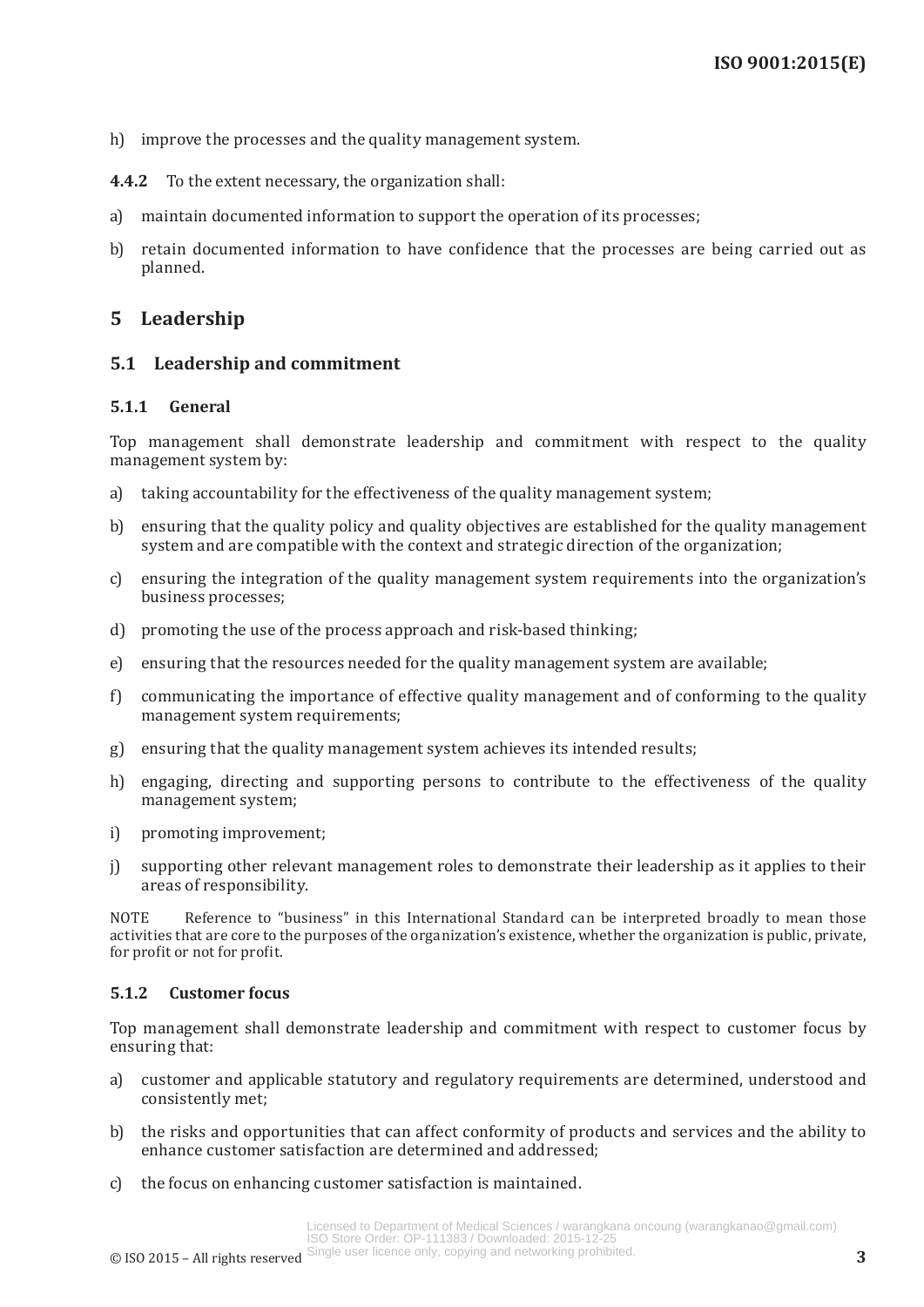### <span id="page-13-0"></span>**5.2 Policy**

#### **5.2.1 Establishing the quality policy**

Top management shall establish, implement and maintain a quality policy that:

- a) is appropriate to the purpose and context of the organization and supports its strategic direction;
- b) provides a framework for setting quality objectives;
- c) includes a commitment to satisfy applicable requirements;
- d) includes a commitment to continual improvement of the quality management system.

#### **5.2.2 Communicating the quality policy**

The quality policy shall:

- a) be available and be maintained as documented information;
- b) be communicated, understood and applied within the organization;
- c) be available to relevant interested parties, as appropriate.

#### <span id="page-13-3"></span>**5.3 Organizational roles, responsibilities and authorities**

Top management shall ensure that the responsibilities and authorities for relevant roles are assigned, communicated and understood within the organization.

Top management shall assign the responsibility and authority for:

- a) ensuring that the quality management system conforms to the requirements of this International Standard;
- b) ensuring that the processes are delivering their intended outputs;
- c) reporting on the performance of the quality management system and on opportunities for improvement (see  $10.1$ ), in particular to top management;
- d) ensuring the promotion of customer focus throughout the organization;
- e) ensuring that the integrity of the quality management system is maintained when changes to the quality management system are planned and implemented.

### <span id="page-13-2"></span>**6 Planning**

#### <span id="page-13-1"></span>**6.1 Actions to address risks and opportunities**

**6.1.1** When planning for the quality management system, the organization shall consider the issues referred to in [4.1](#page-10-2) and the requirements referred to in [4.2](#page-11-2) and determine the risks and opportunities that need to be addressed to:

- a) give assurance that the quality management system can achieve its intended result(s);
- b) enhance desirable effects;
- c) prevent, or reduce, undesired effects;
- d) achieve improvement.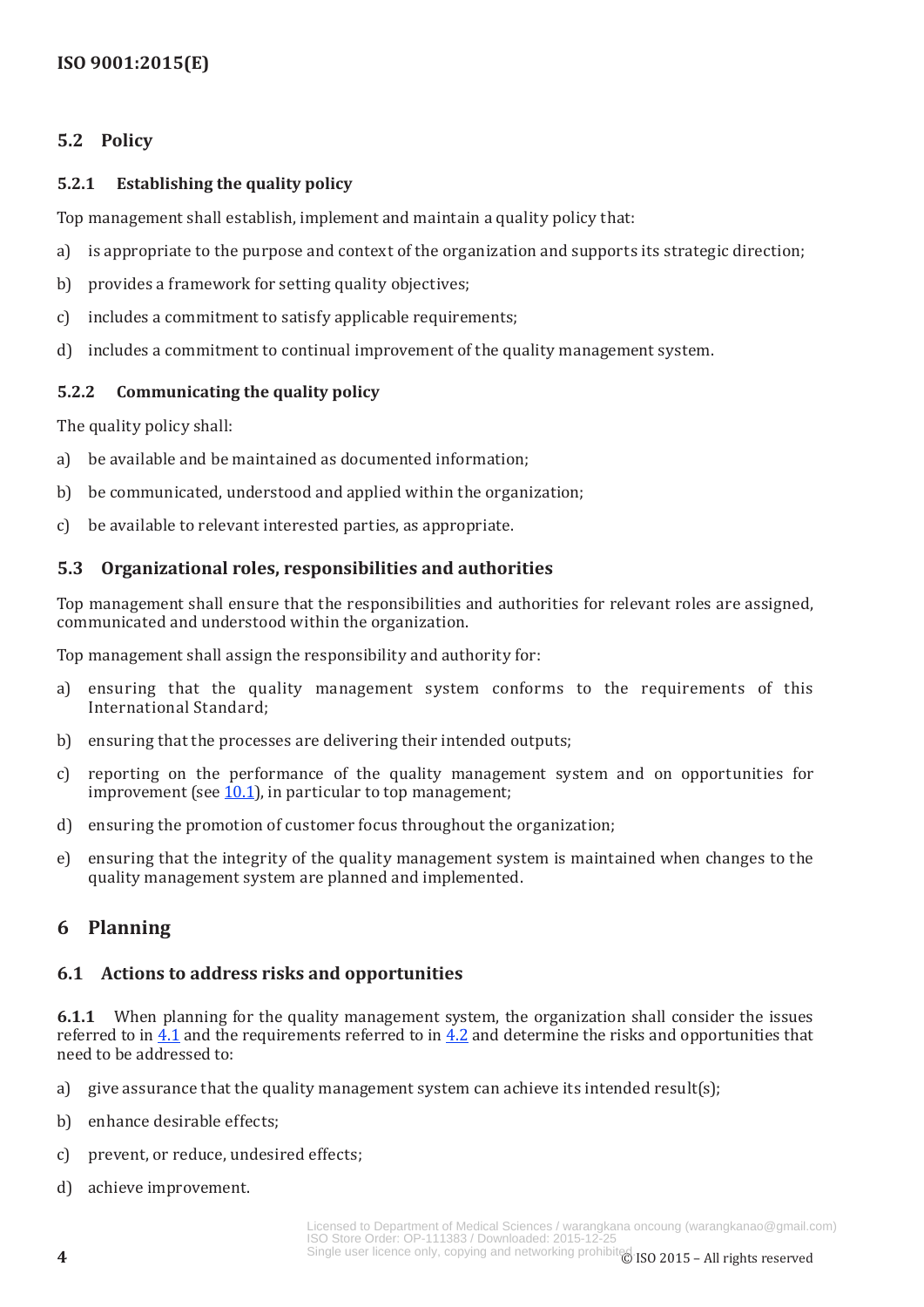<span id="page-14-0"></span>**6.1.2** The organization shall plan:

- a) actions to address these risks and opportunities;
- b) how to:
	- 1) integrate and implement the actions into its quality management system processes (see  $4.4$ );
	- 2) evaluate the effectiveness of these actions.

Actions taken to address risks and opportunities shall be proportionate to the potential impact on the conformity of products and services.

NOTE 1 Options to address risks can include avoiding risk, taking risk in order to pursue an opportunity, eliminating the risk source, changing the likelihood or consequences, sharing the risk, or retaining risk by informed decision.

NOTE 2 Opportunities can lead to the adoption of new practices, launching new products, opening new markets, addressing new customers, building partnerships, using new technology and other desirable and viable possibilities to address the organization's or its customers' needs.

#### <span id="page-14-1"></span>**6.2 Quality objectives and planning to achieve them**

**6.2.1** The organization shall establish quality objectives at relevant functions, levels and processes needed for the quality management system.

The quality objectives shall:

- a) be consistent with the quality policy;
- b) be measurable;
- c) take into account applicable requirements;
- d) be relevant to conformity of products and services and to enhancement of customer satisfaction;
- e) be monitored;
- f) be communicated;
- g) be updated as appropriate.

The organization shall maintain documented information on the quality objectives.

**6.2.2** When planning how to achieve its quality objectives, the organization shall determine:

- a) what will be done;
- b) what resources will be required;
- c) who will be responsible;
- d) when it will be completed;
- e) how the results will be evaluated.

#### **6.3 Planning of changes**

When the organization determines the need for changes to the quality management system, the changes shall be carried out in a planned manner (see [4.4\)](#page-11-1).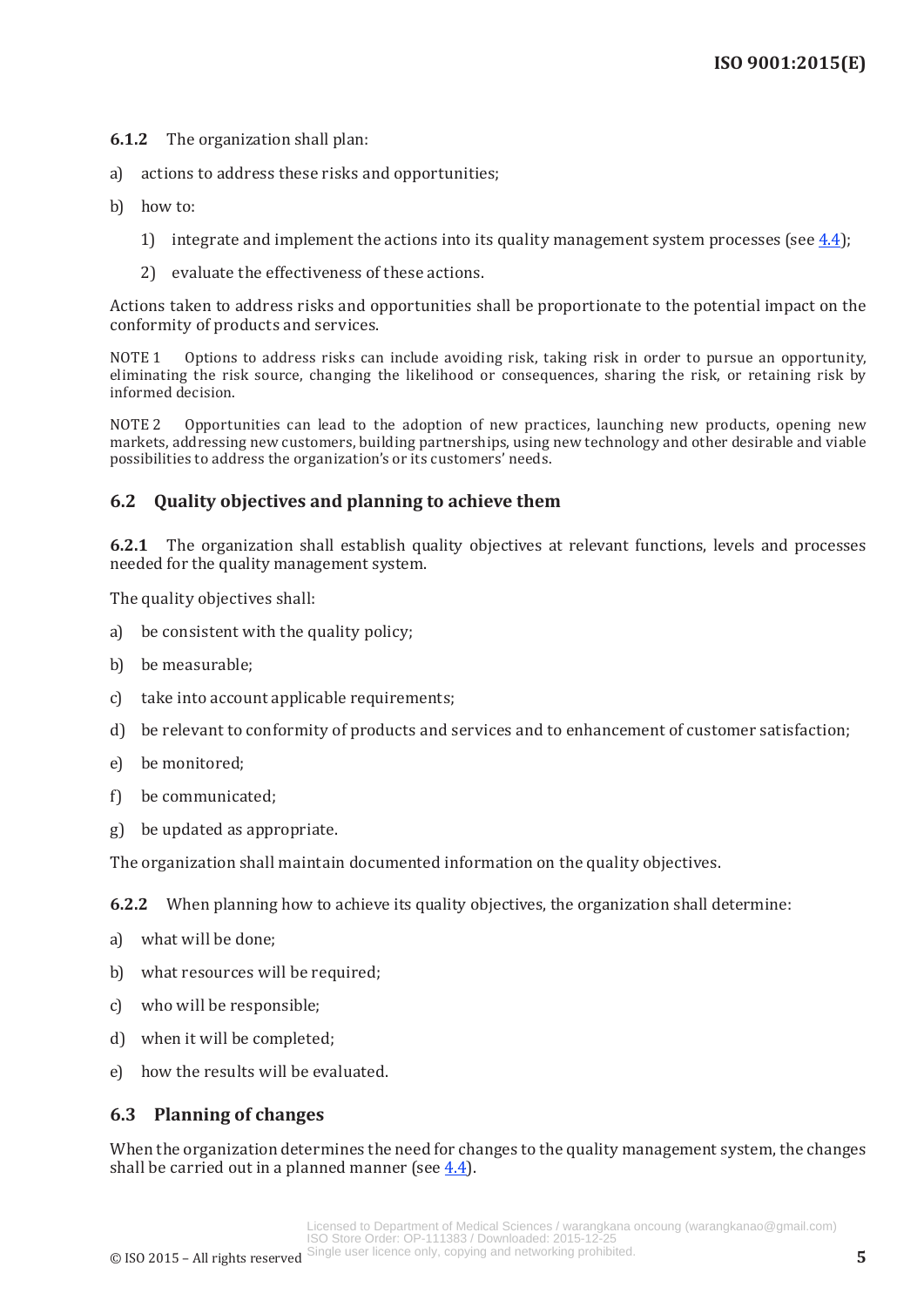## <span id="page-15-0"></span>**ISO 9001:2015(E)**

The organization shall consider:

- a) the purpose of the changes and their potential consequences;
- b) the integrity of the quality management system;
- c) the availability of resources;
- d) the allocation or reallocation of responsibilities and authorities.

#### **7 Support**

#### **7.1 Resources**

#### **7.1.1 General**

The organization shall determine and provide the resources needed for the establishment, implementation, maintenance and continual improvement of the quality management system.

The organization shall consider:

- a) the capabilities of, and constraints on, existing internal resources;
- b) what needs to be obtained from external providers.

#### **7.1.2 People**

The organization shall determine and provide the persons necessary for the effective implementation of its quality management system and for the operation and control of its processes.

#### **7.1.3 Infrastructure**

The organization shall determine, provide and maintain the infrastructure necessary for the operation of its processes and to achieve conformity of products and services.

- NOTE Infrastructure can include:
- a) buildings and associated utilities;
- b) equipment, including hardware and software;
- c) transportation resources;
- d) information and communication technology.

#### **7.1.4 Environment for the operation of processes**

The organization shall determine, provide and maintain the environment necessary for the operation of its processes and to achieve conformity of products and services.

NOTE A suitable environment can be a combination of human and physical factors, such as:

- a) social (e.g. non-discriminatory, calm, non-confrontational);
- b) psychological (e.g. stress-reducing, burnout prevention, emotionally protective);
- c) physical (e.g. temperature, heat, humidity, light, airflow, hygiene, noise).

These factors can differ substantially depending on the products and services provided.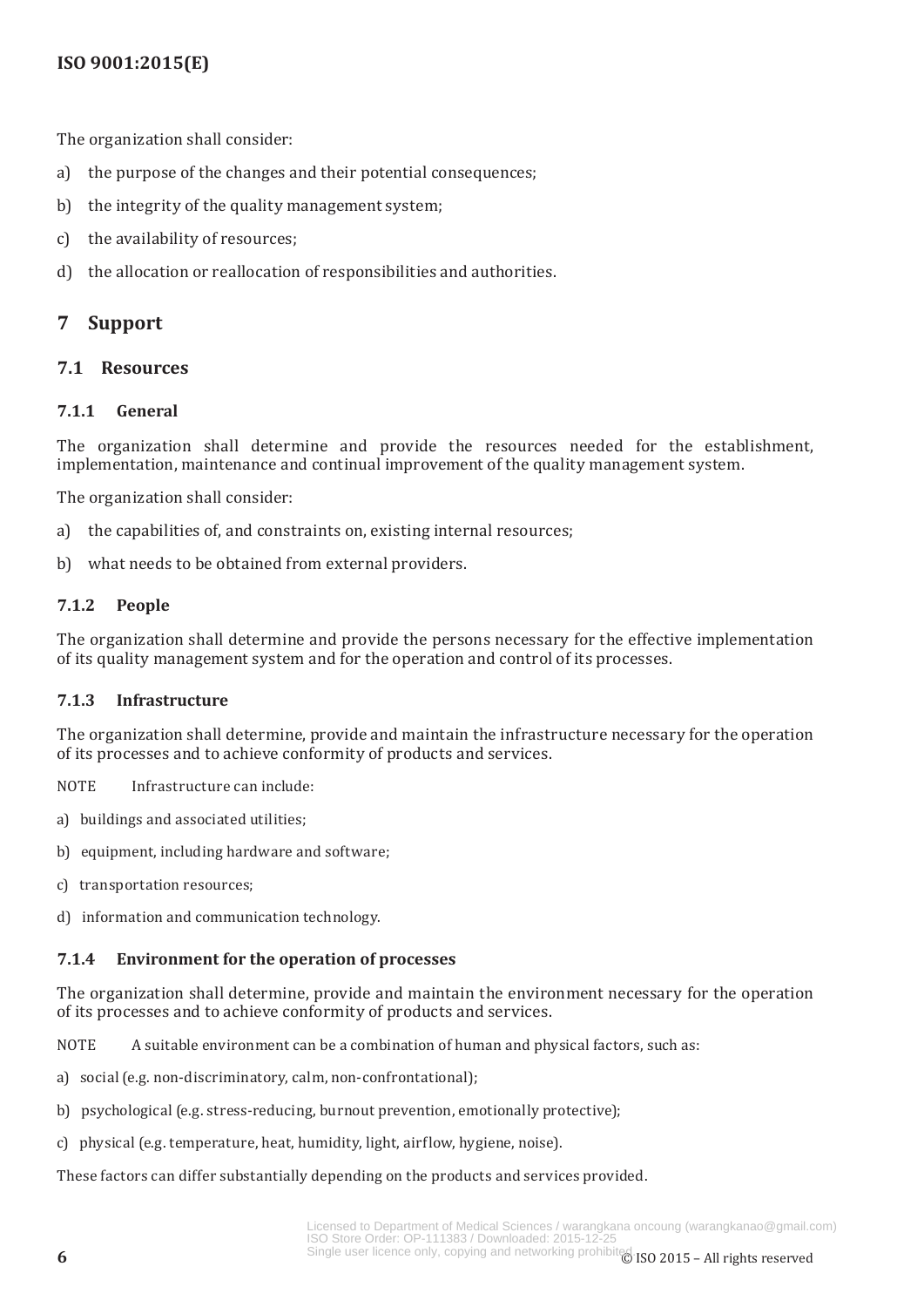#### <span id="page-16-2"></span><span id="page-16-0"></span>**7.1.5 Monitoring and measuring resources**

#### **7.1.5.1 General**

The organization shall determine and provide the resources needed to ensure valid and reliable results when monitoring or measuring is used to verify the conformity of products and services to requirements.

The organization shall ensure that the resources provided:

- a) are suitable for the specific type of monitoring and measurement activities being undertaken;
- b) are maintained to ensure their continuing fitness for their purpose.

The organization shall retain appropriate documented information as evidence of fitness for purpose of the monitoring and measurement resources.

#### **7.1.5.2 Measurement traceability**

When measurement traceability is a requirement, or is considered by the organization to be an essential part of providing confidence in the validity of measurement results, measuring equipment shall be:

- a) calibrated or verified, or both, at specified intervals, or prior to use, against measurement standards traceable to international or national measurement standards; when no such standards exist, the basis used for calibration or verification shall be retained as documented information;
- b) identified in order to determine their status;
- c) safeguarded from adjustments, damage or deterioration that would invalidate the calibration status and subsequent measurement results.

The organization shall determine if the validity of previous measurement results has been adversely affected when measuring equipment is found to be unfit for its intended purpose, and shall take appropriate action as necessary.

#### <span id="page-16-1"></span>**7.1.6 Organizational knowledge**

The organization shall determine the knowledge necessary for the operation of its processes and to achieve conformity of products and services.

This knowledge shall be maintained and be made available to the extent necessary.

When addressing changing needs and trends, the organization shall consider its current knowledge and determine how to acquire or access any necessary additional knowledge and required updates.

NOTE 1 Organizational knowledge is knowledge specific to the organization; it is generally gained by experience. It is information that is used and shared to achieve the organization's objectives.

NOTE 2 Organizational knowledge can be based on:

a) internal sources (e.g. intellectual property; knowledge gained from experience; lessons learned from failures and successful projects; capturing and sharing undocumented knowledge and experience; the results of improvements in processes, products and services);

b) external sources (e.g. standards; academia; conferences; gathering knowledge from customers or external providers).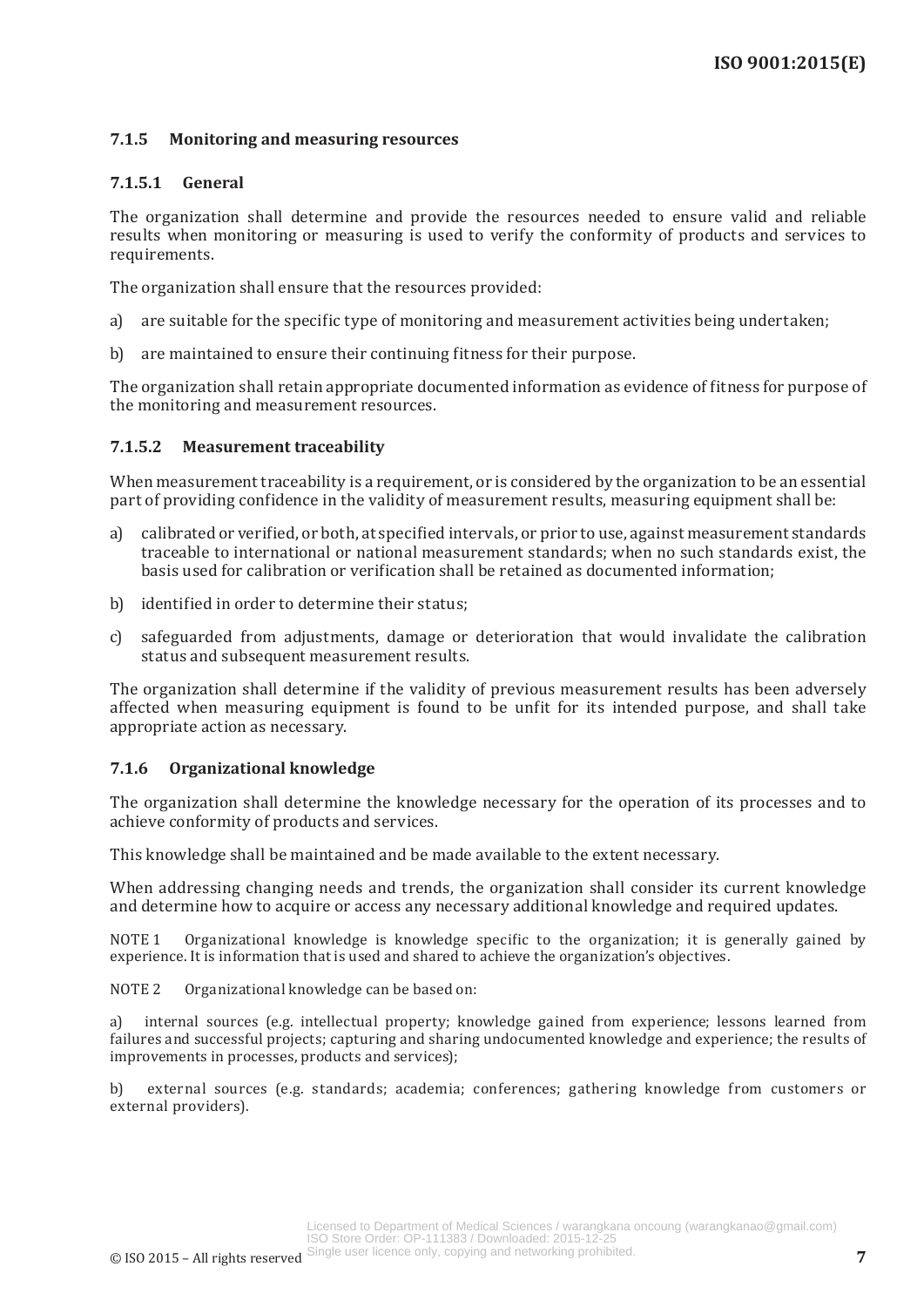#### <span id="page-17-2"></span><span id="page-17-0"></span>**7.2 Competence**

The organization shall:

- a) determine the necessary competence of person(s) doing work under its control that affects the performance and effectiveness of the quality management system;
- b) ensure that these persons are competent on the basis of appropriate education, training, or experience;
- c) where applicable, take actions to acquire the necessary competence, and evaluate the effectiveness of the actions taken;
- d) retain appropriate documented information as evidence of competence.

NOTE Applicable actions can include, for example, the provision of training to, the mentoring of, or the reassignment of currently employed persons; or the hiring or contracting of competent persons.

#### **7.3 Awareness**

The organization shall ensure that persons doing work under the organization's control are aware of:

- a) the quality policy;
- b) relevant quality objectives;
- c) their contribution to the effectiveness of the quality management system, including the benefits of improved performance;
- d) the implications of not conforming with the quality management system requirements.

#### **7.4 Communication**

The organization shall determine the internal and external communications relevant to the quality management system, including:

- a) on what it will communicate;
- b) when to communicate;
- c) with whom to communicate;
- d) how to communicate;
- e) who communicates.

#### <span id="page-17-1"></span>**7.5 Documented information**

#### **7.5.1 General**

The organization's quality management system shall include:

- a) documented information required by this International Standard;
- b) documented information determined by the organization as being necessary for the effectiveness of the quality management system.

NOTE The extent of documented information for a quality management system can differ from one organization to another due to:

— the size of organization and its type of activities, processes, products and services;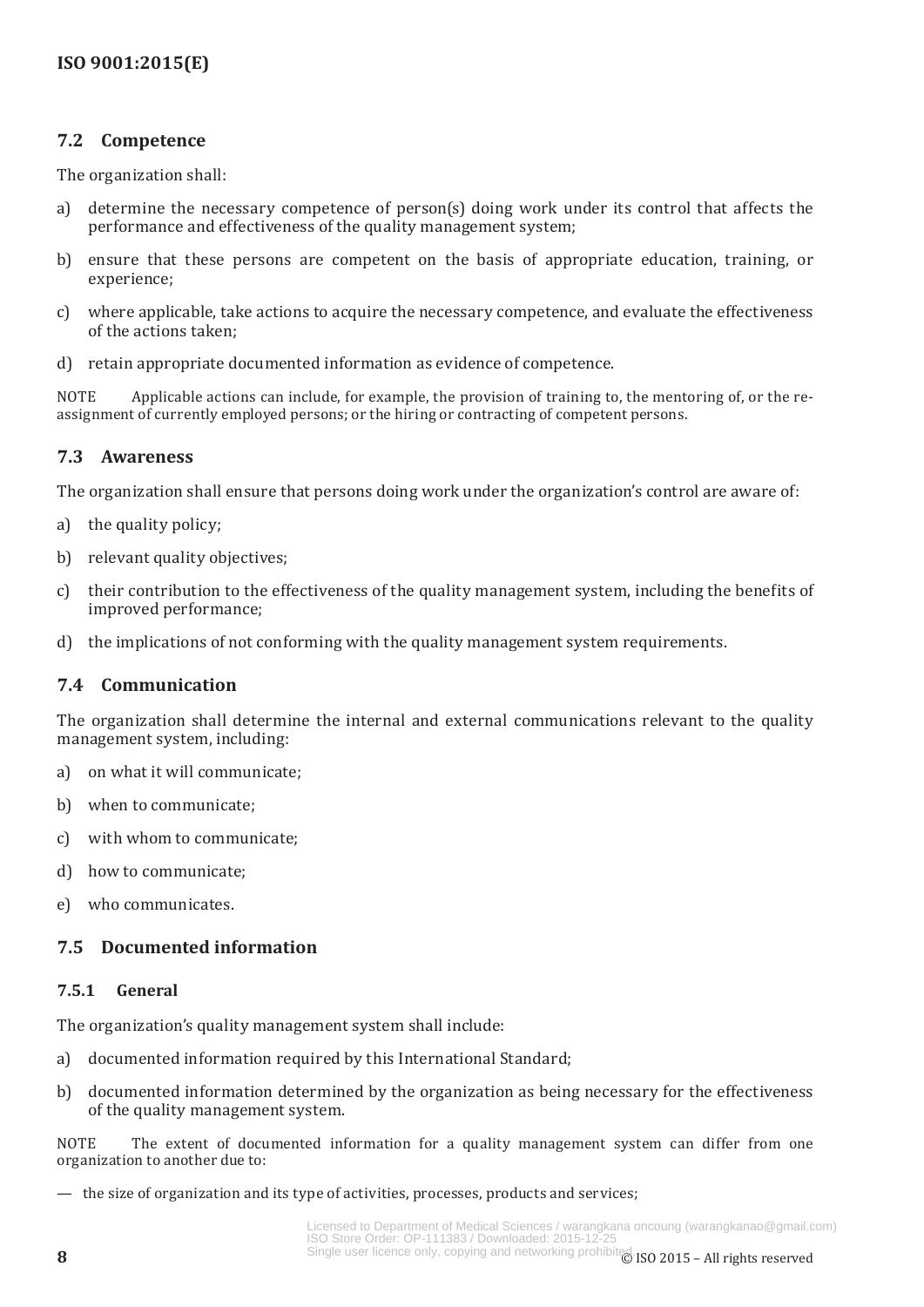- <span id="page-18-0"></span>— the complexity of processes and their interactions;
- the competence of persons.

#### **7.5.2 Creating and updating**

When creating and updating documented information, the organization shall ensure appropriate:

- a) identification and description (e.g. a title, date, author, or reference number);
- b) format (e.g. language, software version, graphics) and media (e.g. paper, electronic);
- c) review and approval for suitability and adequacy.

#### **7.5.3 Control of documented information**

**7.5.3.1** Documented information required by the quality management system and by this International Standard shall be controlled to ensure:

- a) it is available and suitable for use, where and when it is needed;
- b) it is adequately protected (e.g. from loss of confidentiality, improper use, or loss of integrity).

**7.5.3.2** For the control of documented information, the organization shall address the following activities, as applicable:

- a) distribution, access, retrieval and use;
- b) storage and preservation, including preservation of legibility;
- c) control of changes (e.g. version control);
- d) retention and disposition.

Documented information of external origin determined by the organization to be necessary for the planning and operation of the quality management system shall be identified as appropriate, and be controlled.

Documented information retained as evidence of conformity shall be protected from unintended alterations.

NOTE Access can imply a decision regarding the permission to view the documented information only, or the permission and authority to view and change the documented information.

### **8 Operation**

#### **8.1 Operational planning and control**

The organization shall plan, implement and control the processes (see [4.4\)](#page-11-1) needed to meet the requirements for the provision of products and services, and to implement the actions determined in [Clause](#page-13-2) 6, by:

- a) determining the requirements for the products and services;
- b) establishing criteria for:
	- 1) the processes;
	- 2) the acceptance of products and services;
- c) determining the resources needed to achieve conformity to the product and service requirements; Licensed to Department of Medical Sciences / warangkana oncoung (warangkanao@gmail.com) ISO Store Order: OP-111383 / Downloaded: 2015-12-25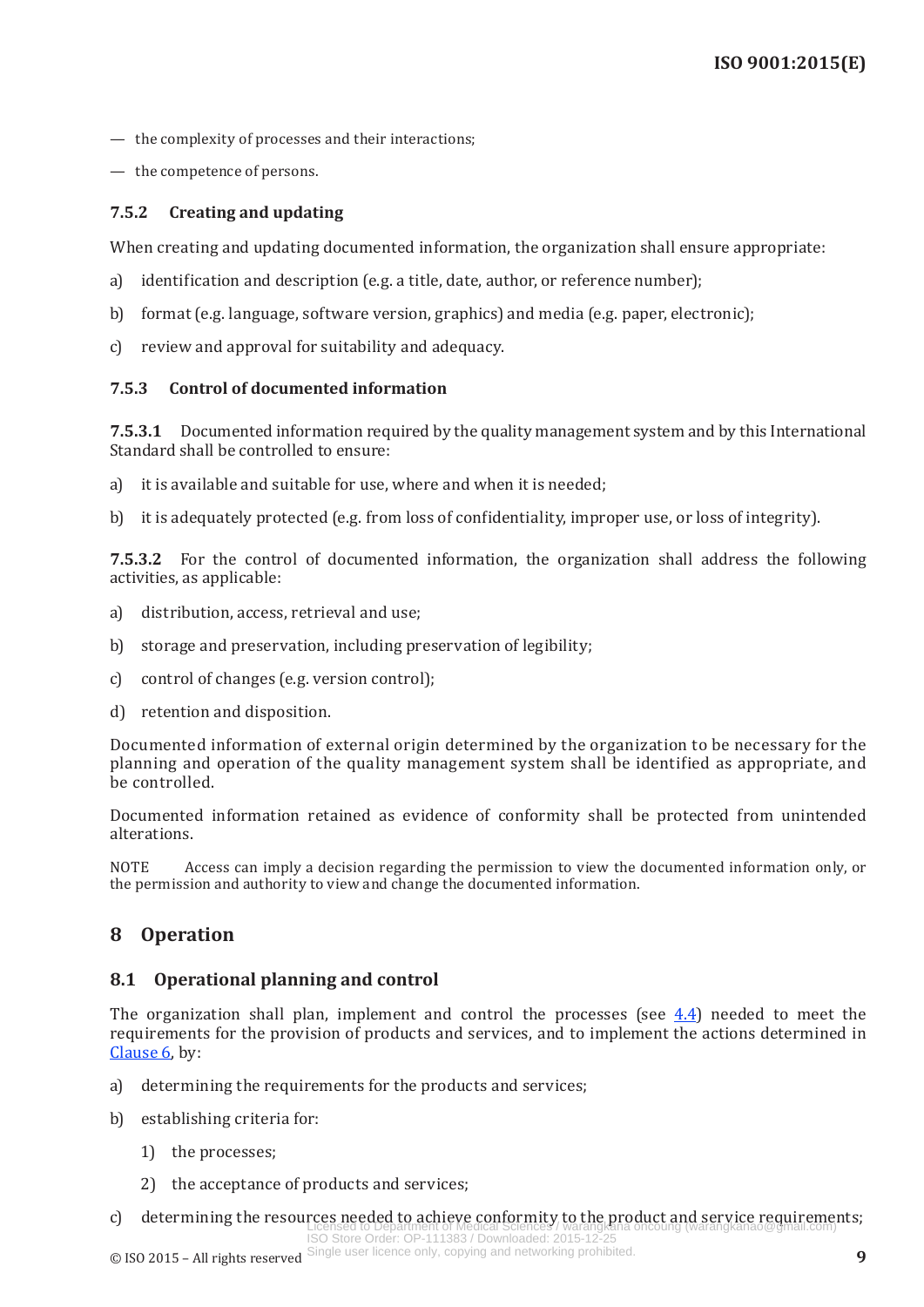- <span id="page-19-0"></span>d) implementing control of the processes in accordance with the criteria;
- e) determining, maintaining and retaining documented information to the extent necessary:
	- 1) to have confidence that the processes have been carried out as planned;
	- 2) to demonstrate the conformity of products and services to their requirements.

The output of this planning shall be suitable for the organization's operations.

The organization shall control planned changes and review the consequences of unintended changes, taking action to mitigate any adverse effects, as necessary.

The organization shall ensure that outsourced processes are controlled (see [8.4](#page-22-1)).

#### **8.2 Requirements for products and services**

#### <span id="page-19-2"></span>**8.2.1 Customer communication**

Communication with customers shall include:

- a) providing information relating to products and services;
- b) handling enquiries, contracts or orders, including changes;
- c) obtaining customer feedback relating to products and services, including customer complaints;
- d) handling or controlling customer property;
- e) establishing specific requirements for contingency actions, when relevant.

#### <span id="page-19-1"></span>**8.2.2 Determining the requirements for products and services**

When determining the requirements for the products and services to be offered to customers, the organization shall ensure that:

- a) the requirements for the products and services are defined, including:
	- 1) any applicable statutory and regulatory requirements;
	- 2) those considered necessary by the organization;
- b) the organization can meet the claims for the products and services it offers.

#### **8.2.3 Review of the requirements for products and services**

**8.2.3.1** The organization shall ensure that it has the ability to meet the requirements for products and services to be offered to customers. The organization shall conduct a review before committing to supply products and services to a customer, to include:

- a) requirements specified by the customer, including the requirements for delivery and postdelivery activities;
- b) requirements not stated by the customer, but necessary for the specified or intended use, when known;
- c) requirements specified by the organization;
- d) statutory and regulatory requirements applicable to the products and services;
- e) contract or order requirements differing from those previously expressed.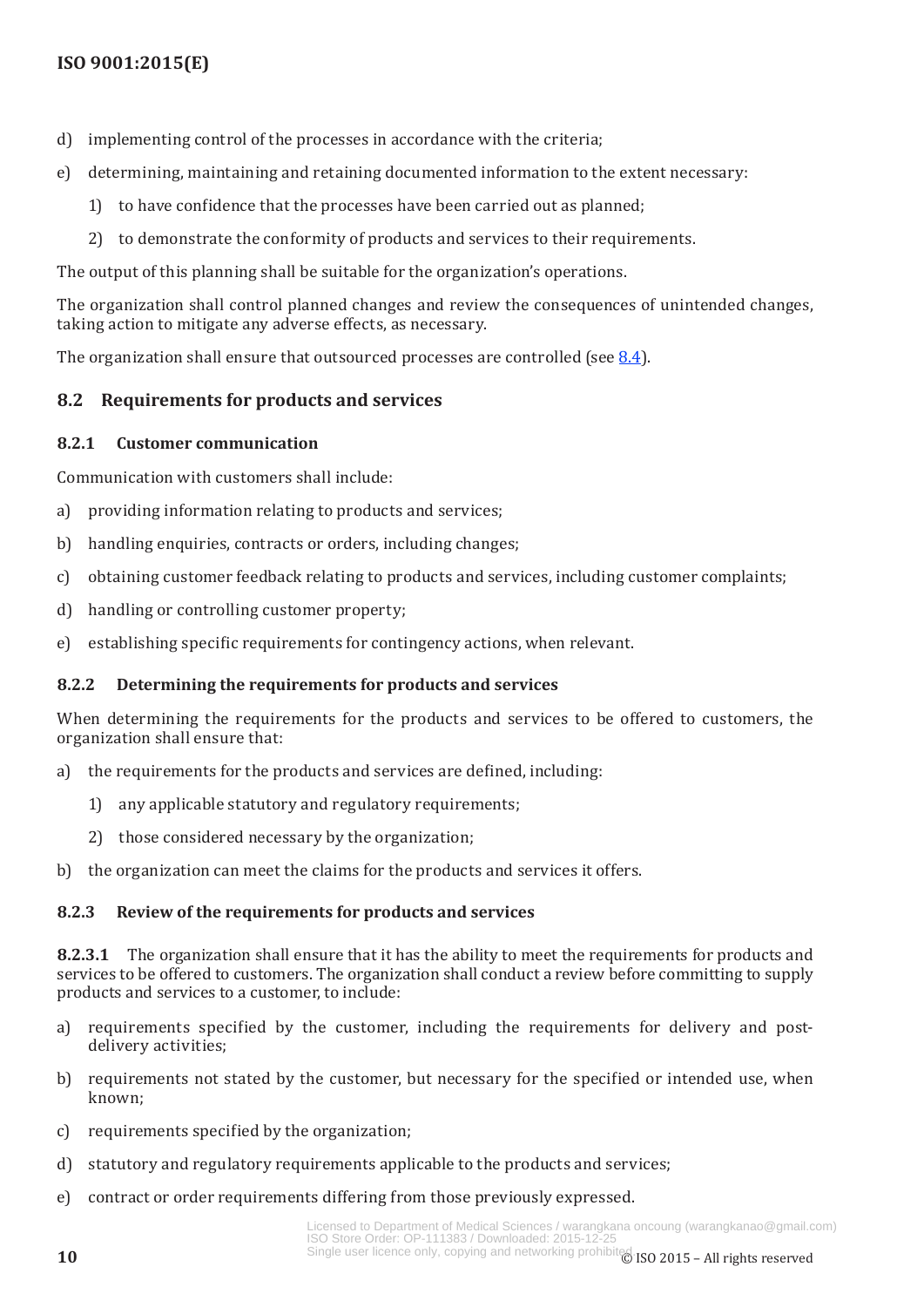<span id="page-20-0"></span>The organization shall ensure that contract or order requirements differing from those previously defined are resolved.

The customer's requirements shall be confirmed by the organization before acceptance, when the customer does not provide a documented statement of their requirements.

NOTE In some situations, such as internet sales, a formal review is impractical for each order. Instead, the review can cover relevant product information, such as catalogues.

**8.2.3.2** The organization shall retain documented information, as applicable:

- a) on the results of the review;
- b) on any new requirements for the products and services.

#### **8.2.4 Changes to requirements for products and services**

The organization shall ensure that relevant documented information is amended, and that relevant persons are made aware of the changed requirements, when the requirements for products and services are changed.

#### **8.3 Design and development of products and services**

#### **8.3.1 General**

The organization shall establish, implement and maintain a design and development process that is appropriate to ensure the subsequent provision of products and services.

#### **8.3.2 Design and development planning**

In determining the stages and controls for design and development, the organization shall consider:

- a) the nature, duration and complexity of the design and development activities;
- b) the required process stages, including applicable design and development reviews;
- c) the required design and development verification and validation activities;
- d) the responsibilities and authorities involved in the design and development process;
- e) the internal and external resource needs for the design and development of products and services;
- f) the need to control interfaces between persons involved in the design and development process;
- g) the need for involvement of customers and users in the design and development process;
- h) the requirements for subsequent provision of products and services;
- i) the level of control expected for the design and development process by customers and other relevant interested parties;
- j) the documented information needed to demonstrate that design and development requirements have been met.

#### **8.3.3 Design and development inputs**

The organization shall determine the requirements essential for the specific types of products and services to be designed and developed. The organization shall consider:

a) functional and performance requirements;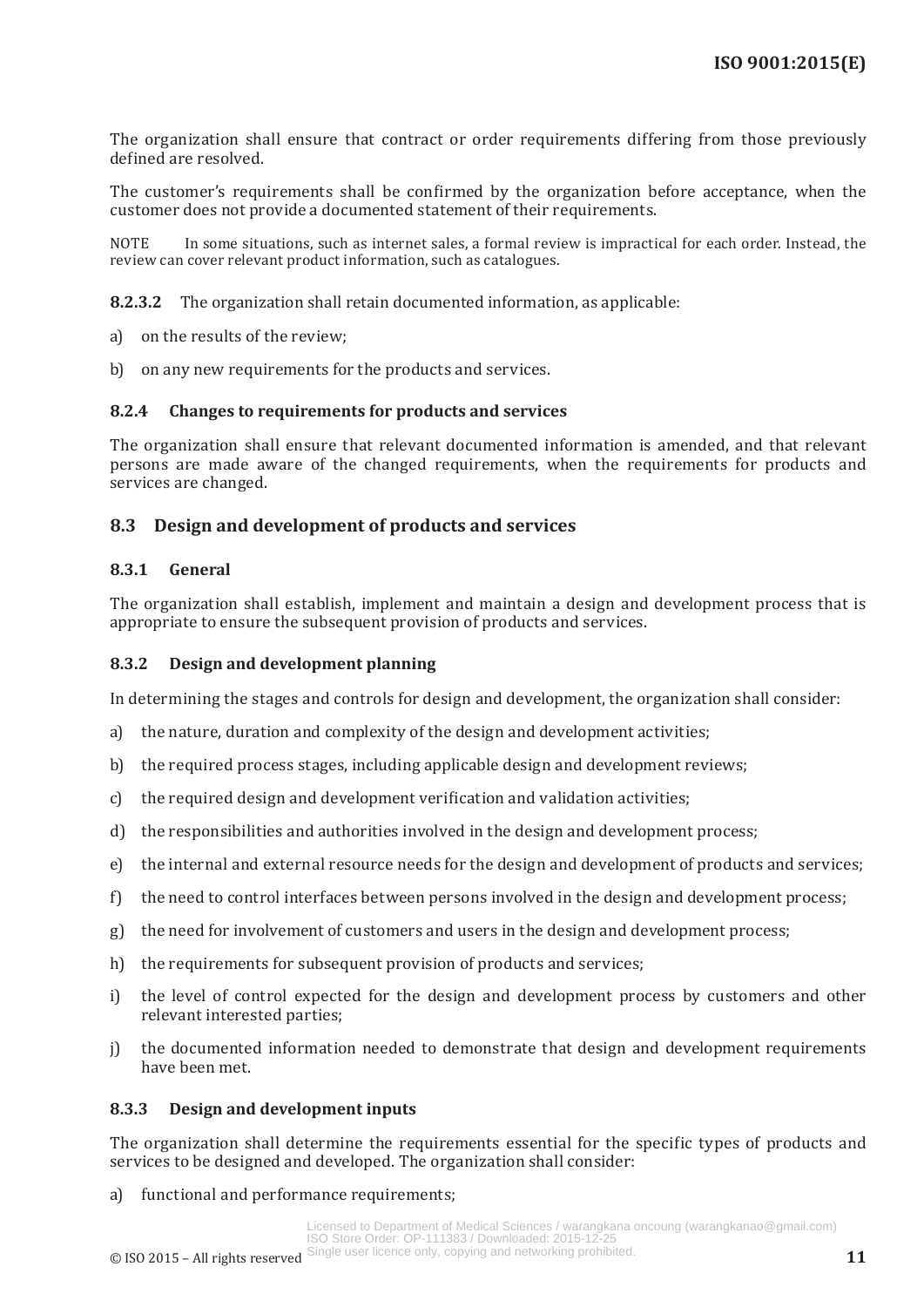## <span id="page-21-0"></span>**ISO 9001:2015(E)**

- b) information derived from previous similar design and development activities;
- c) statutory and regulatory requirements;
- d) standards or codes of practice that the organization has committed to implement;
- e) potential consequences of failure due to the nature of the products and services.

Inputs shall be adequate for design and development purposes, complete and unambiguous.

Conflicting design and development inputs shall be resolved.

The organization shall retain documented information on design and development inputs.

#### **8.3.4 Design and development controls**

The organization shall apply controls to the design and development process to ensure that:

- a) the results to be achieved are defined;
- b) reviews are conducted to evaluate the ability of the results of design and development to meet requirements;
- c) verification activities are conducted to ensure that the design and development outputs meet the input requirements;
- d) validation activities are conducted to ensure that the resulting products and services meet the requirements for the specified application or intended use;
- e) any necessary actions are taken on problems determined during the reviews, or verification and validation activities;
- f) documented information of these activities is retained.

NOTE Design and development reviews, verification and validation have distinct purposes. They can be conducted separately or in any combination, as is suitable for the products and services of the organization.

#### **8.3.5 Design and development outputs**

The organization shall ensure that design and development outputs:

- a) meet the input requirements:
- b) are adequate for the subsequent processes for the provision of products and services;
- c) include or reference monitoring and measuring requirements, as appropriate, and acceptance criteria;
- d) specify the characteristics of the products and services that are essential for their intended purpose and their safe and proper provision.

The organization shall retain documented information on design and development outputs.

#### **8.3.6 Design and development changes**

The organization shall identify, review and control changes made during, or subsequent to, the design and development of products and services, to the extent necessary to ensure that there is no adverse impact on conformity to requirements.

The organization shall retain documented information on:

- a) design and development changes;
- b) the results of reviews;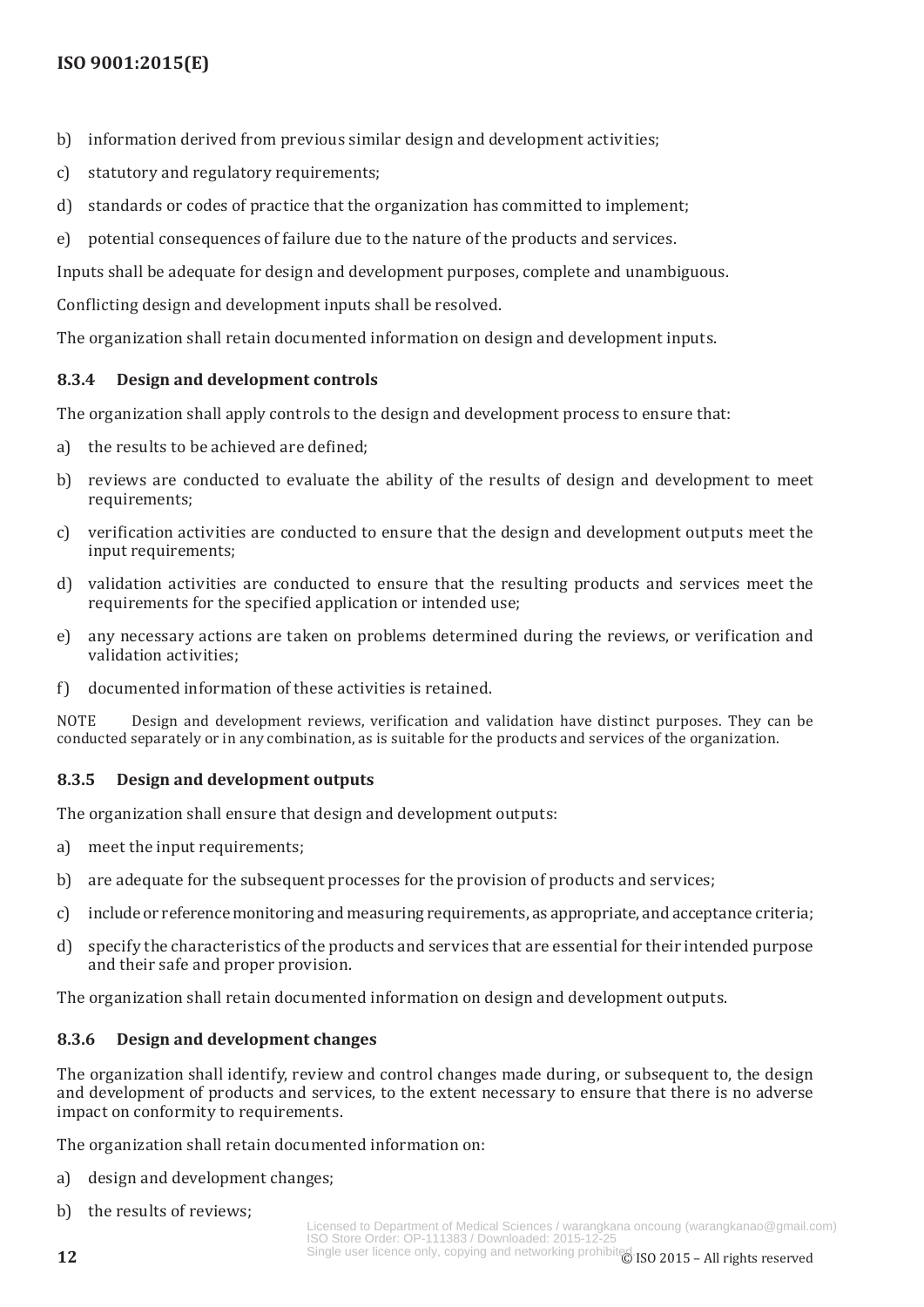- <span id="page-22-0"></span>c) the authorization of the changes;
- d) the actions taken to prevent adverse impacts.

#### <span id="page-22-1"></span>**8.4 Control of externally provided processes, products and services**

#### **8.4.1 General**

The organization shall ensure that externally provided processes, products and services conform to requirements.

The organization shall determine the controls to be applied to externally provided processes, products and services when:

- a) products and services from external providers are intended for incorporation into the organization's own products and services;
- b) products and services are provided directly to the customer(s) by external providers on behalf of the organization;
- c) a process, or part of a process, is provided by an external provider as a result of a decision by the organization.

The organization shall determine and apply criteria for the evaluation, selection, monitoring of performance, and re-evaluation of external providers, based on their ability to provide processes or products and services in accordance with requirements. The organization shall retain documented information of these activities and any necessary actions arising from the evaluations.

#### **8.4.2 Type and extent of control**

The organization shall ensure that externally provided processes, products and services do not adversely affect the organization's ability to consistently deliver conforming products and services to its customers.

The organization shall:

- a) ensure that externally provided processes remain within the control of its quality management system;
- b) define both the controls that it intends to apply to an external provider and those it intends to apply to the resulting output;
- c) take into consideration:
	- 1) the potential impact of the externally provided processes, products and services on the organization's ability to consistently meet customer and applicable statutory and regulatory requirements;
	- 2) the effectiveness of the controls applied by the external provider;
- d) determine the verification, or other activities, necessary to ensure that the externally provided processes, products and services meet requirements.

#### **8.4.3 Information for external providers**

The organization shall ensure the adequacy of requirements prior to their communication to the external provider.

The organization shall communicate to external providers its requirements for:

a) the processes, products and services to be provided;

 Licensed to Department of Medical Sciences / warangkana oncoung (warangkanao@gmail.com) ISO Store Order: OP-111383 / Downloaded: 2015-12-25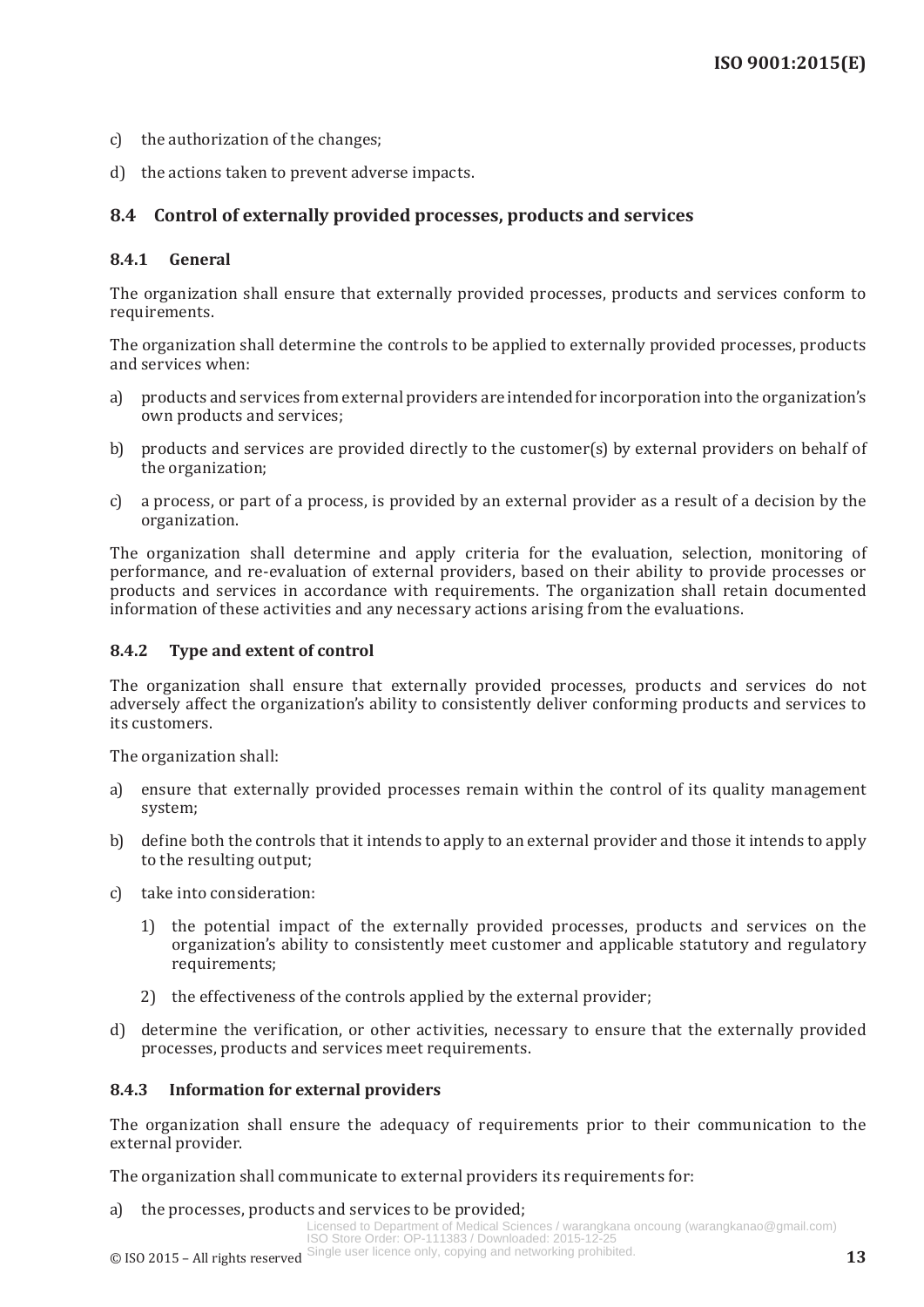## <span id="page-23-0"></span>**ISO 9001:2015(E)**

- b) the approval of:
	- 1) products and services;
	- 2) methods, processes and equipment;
	- 3) the release of products and services;
- c) competence, including any required qualification of persons;
- d) the external providers' interactions with the organization;
- e) control and monitoring of the external providers' performance to be applied by the organization;
- f) verification or validation activities that the organization, or its customer, intends to perform at the external providers' premises.

#### **8.5 Production and service provision**

#### <span id="page-23-1"></span>**8.5.1 Control of production and service provision**

The organization shall implement production and service provision under controlled conditions.

Controlled conditions shall include, as applicable:

- a) the availability of documented information that defines:
	- 1) the characteristics of the products to be produced, the services to be provided, or the activities to be performed;
	- 2) the results to be achieved;
- b) the availability and use of suitable monitoring and measuring resources;
- c) the implementation of monitoring and measurement activities at appropriate stages to verify that criteria for control of processes or outputs, and acceptance criteria for products and services, have been met;
- d) the use of suitable infrastructure and environment for the operation of processes;
- e) the appointment of competent persons, including any required qualification;
- f) the validation, and periodic revalidation, of the ability to achieve planned results of the processes for production and service provision, where the resulting output cannot be verified by subsequent monitoring or measurement;
- g) the implementation of actions to prevent human error;
- h) the implementation of release, delivery and post-delivery activities.

#### <span id="page-23-2"></span>**8.5.2 Identification and traceability**

The organization shall use suitable means to identify outputs when it is necessary to ensure the conformity of products and services.

The organization shall identify the status of outputs with respect to monitoring and measurement requirements throughout production and service provision.

The organization shall control the unique identification of the outputs when traceability is a requirement, and shall retain the documented information necessary to enable traceability.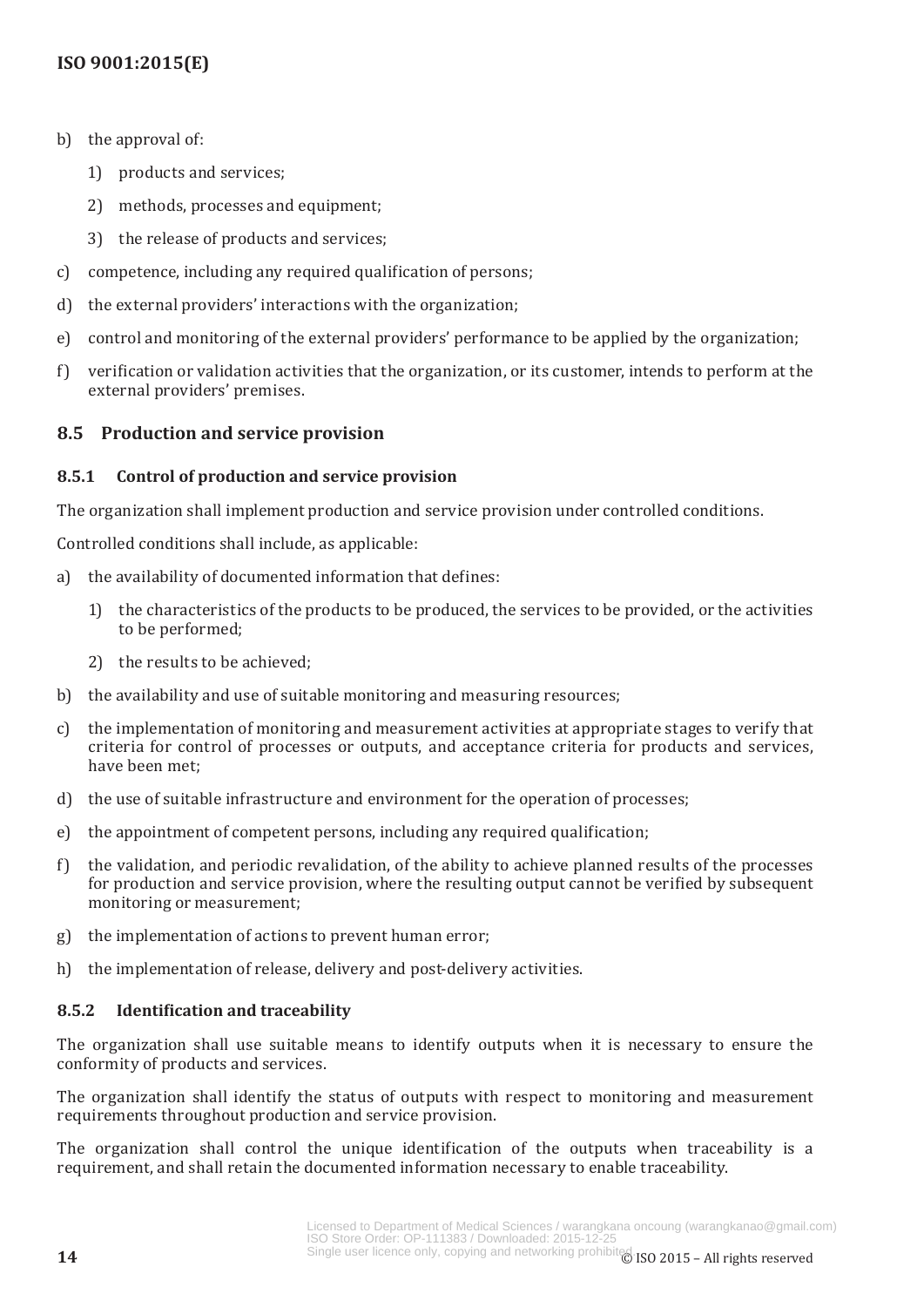#### <span id="page-24-0"></span>**8.5.3 Property belonging to customers or external providers**

The organization shall exercise care with property belonging to customers or external providers while it is under the organization's control or being used by the organization.

The organization shall identify, verify, protect and safeguard customers' or external providers' property provided for use or incorporation into the products and services.

When the property of a customer or external provider is lost, damaged or otherwise found to be unsuitable for use, the organization shall report this to the customer or external provider and retain documented information on what has occurred.

NOTE A customer's or external provider's property can include materials, components, tools and equipment, premises, intellectual property and personal data.

#### **8.5.4 Preservation**

The organization shall preserve the outputs during production and service provision, to the extent necessary to ensure conformity to requirements.

NOTE Preservation can include identification, handling, contamination control, packaging, storage, transmission or transportation, and protection.

#### **8.5.5 Post-delivery activities**

The organization shall meet requirements for post-delivery activities associated with the products and services.

In determining the extent of post-delivery activities that are required, the organization shall consider:

- a) statutory and regulatory requirements;
- b) the potential undesired consequences associated with its products and services;
- c) the nature, use and intended lifetime of its products and services;
- d) customer requirements;
- e) customer feedback.

NOTE Post-delivery activities can include actions under warranty provisions, contractual obligations such as maintenance services, and supplementary services such as recycling or final disposal.

#### **8.5.6 Control of changes**

The organization shall review and control changes for production or service provision, to the extent necessary to ensure continuing conformity with requirements.

The organization shall retain documented information describing the results of the review of changes, the person(s) authorizing the change, and any necessary actions arising from the review.

#### **8.6 Release of products and services**

The organization shall implement planned arrangements, at appropriate stages, to verify that the product and service requirements have been met.

The release of products and services to the customer shall not proceed until the planned arrangements have been satisfactorily completed, unless otherwise approved by a relevant authority and, as applicable, by the customer.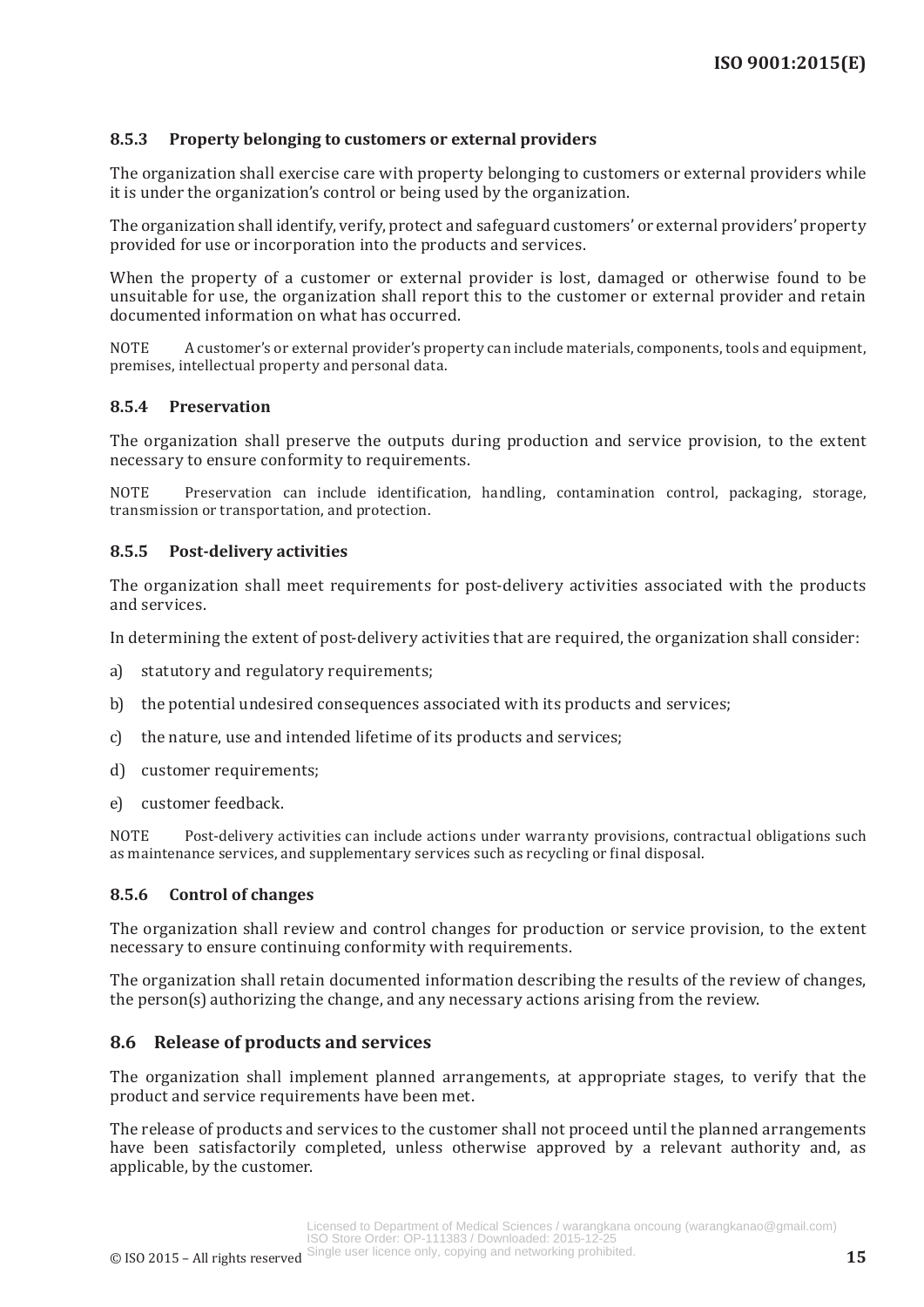<span id="page-25-0"></span>The organization shall retain documented information on the release of products and services. The documented information shall include:

- a) evidence of conformity with the acceptance criteria;
- b) traceability to the person(s) authorizing the release.

### **8.7 Control of nonconforming outputs**

**8.7.1** The organization shall ensure that outputs that do not conform to their requirements are identified and controlled to prevent their unintended use or delivery.

The organization shall take appropriate action based on the nature of the nonconformity and its effect on the conformity of products and services. This shall also apply to nonconforming products and services detected after delivery of products, during or after the provision of services.

The organization shall deal with nonconforming outputs in one or more of the following ways:

- a) correction;
- b) segregation, containment, return or suspension of provision of products and services;
- c) informing the customer;
- d) obtaining authorization for acceptance under concession.

Conformity to the requirements shall be verified when nonconforming outputs are corrected.

- **8.7.2** The organization shall retain documented information that:
- a) describes the nonconformity;
- b) describes the actions taken;
- c) describes any concessions obtained;
- d) identifies the authority deciding the action in respect of the nonconformity.

### **9 Performance evaluation**

#### <span id="page-25-1"></span>**9.1 Monitoring, measurement, analysis and evaluation**

#### **9.1.1 General**

The organization shall determine:

- a) what needs to be monitored and measured;
- b) the methods for monitoring, measurement, analysis and evaluation needed to ensure valid results;
- c) when the monitoring and measuring shall be performed;
- d) when the results from monitoring and measurement shall be analysed and evaluated.

The organization shall evaluate the performance and the effectiveness of the quality management system.

The organization shall retain appropriate documented information as evidence of the results.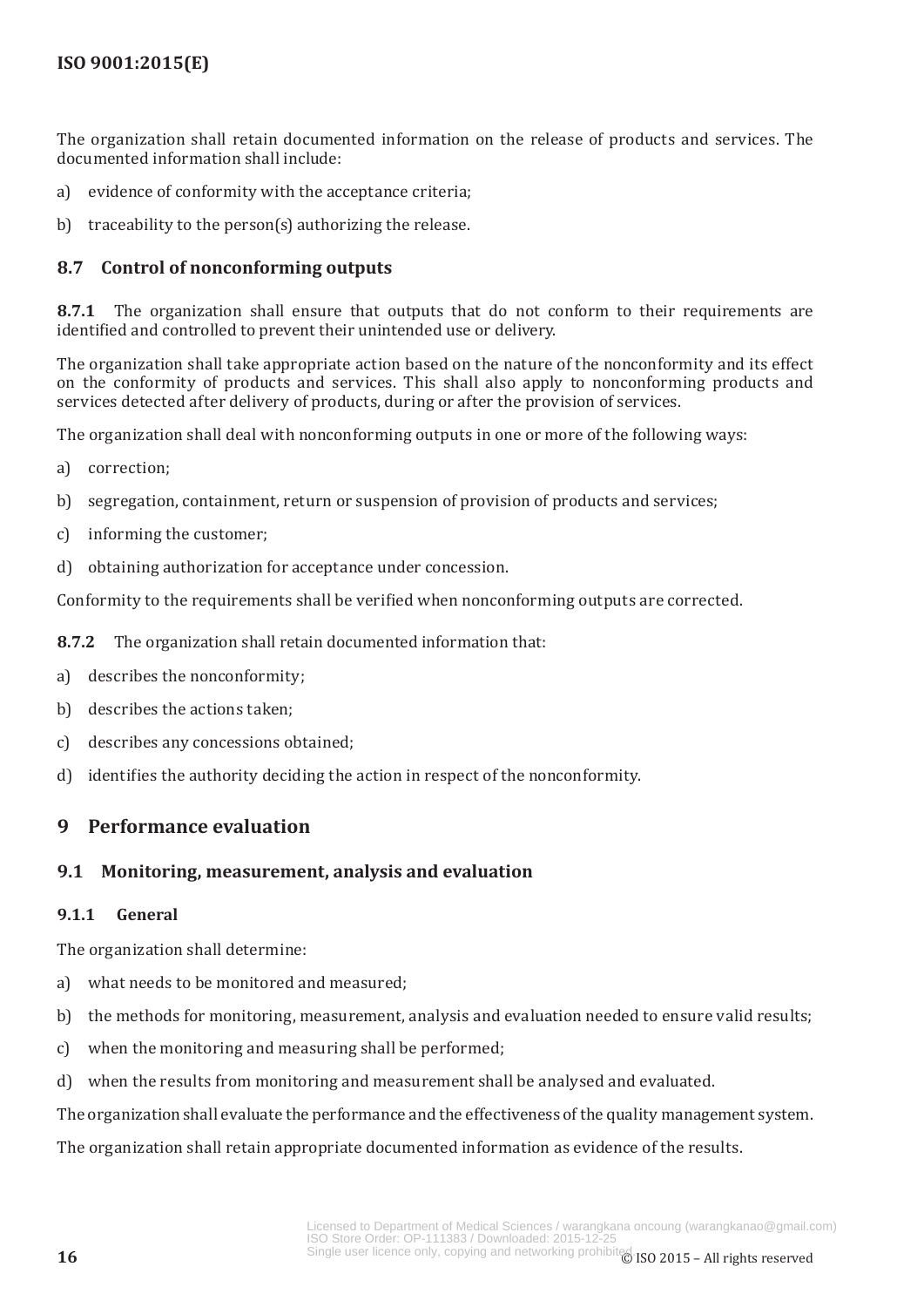#### <span id="page-26-1"></span><span id="page-26-0"></span>**9.1.2 Customer satisfaction**

The organization shall monitor customers' perceptions of the degree to which their needs and expectations have been fulfilled. The organization shall determine the methods for obtaining, monitoring and reviewing this information.

NOTE Examples of monitoring customer perceptions can include customer surveys, customer feedback on delivered products and services, meetings with customers, market-share analysis, compliments, warranty claims and dealer reports.

#### <span id="page-26-2"></span>**9.1.3 Analysis and evaluation**

The organization shall analyse and evaluate appropriate data and information arising from monitoring and measurement.

The results of analysis shall be used to evaluate:

- a) conformity of products and services;
- b) the degree of customer satisfaction;
- c) the performance and effectiveness of the quality management system;
- d) if planning has been implemented effectively;
- e) the effectiveness of actions taken to address risks and opportunities;
- f) the performance of external providers;
- g) the need for improvements to the quality management system.

NOTE Methods to analyse data can include statistical techniques.

#### <span id="page-26-3"></span>**9.2 Internal audit**

**9.2.1** The organization shall conduct internal audits at planned intervals to provide information on whether the quality management system:

- a) conforms to:
	- 1) the organization's own requirements for its quality management system;
	- 2) the requirements of this International Standard;
- b) is effectively implemented and maintained.
- **9.2.2** The organization shall:
- a) plan, establish, implement and maintain an audit programme(s) including the frequency, methods, responsibilities, planning requirements and reporting, which shall take into consideration the importance of the processes concerned, changes affecting the organization, and the results of previous audits;
- b) define the audit criteria and scope for each audit;
- c) select auditors and conduct audits to ensure objectivity and the impartiality of the audit process;
- d) ensure that the results of the audits are reported to relevant management;
- e) take appropriate correction and corrective actions without undue delay;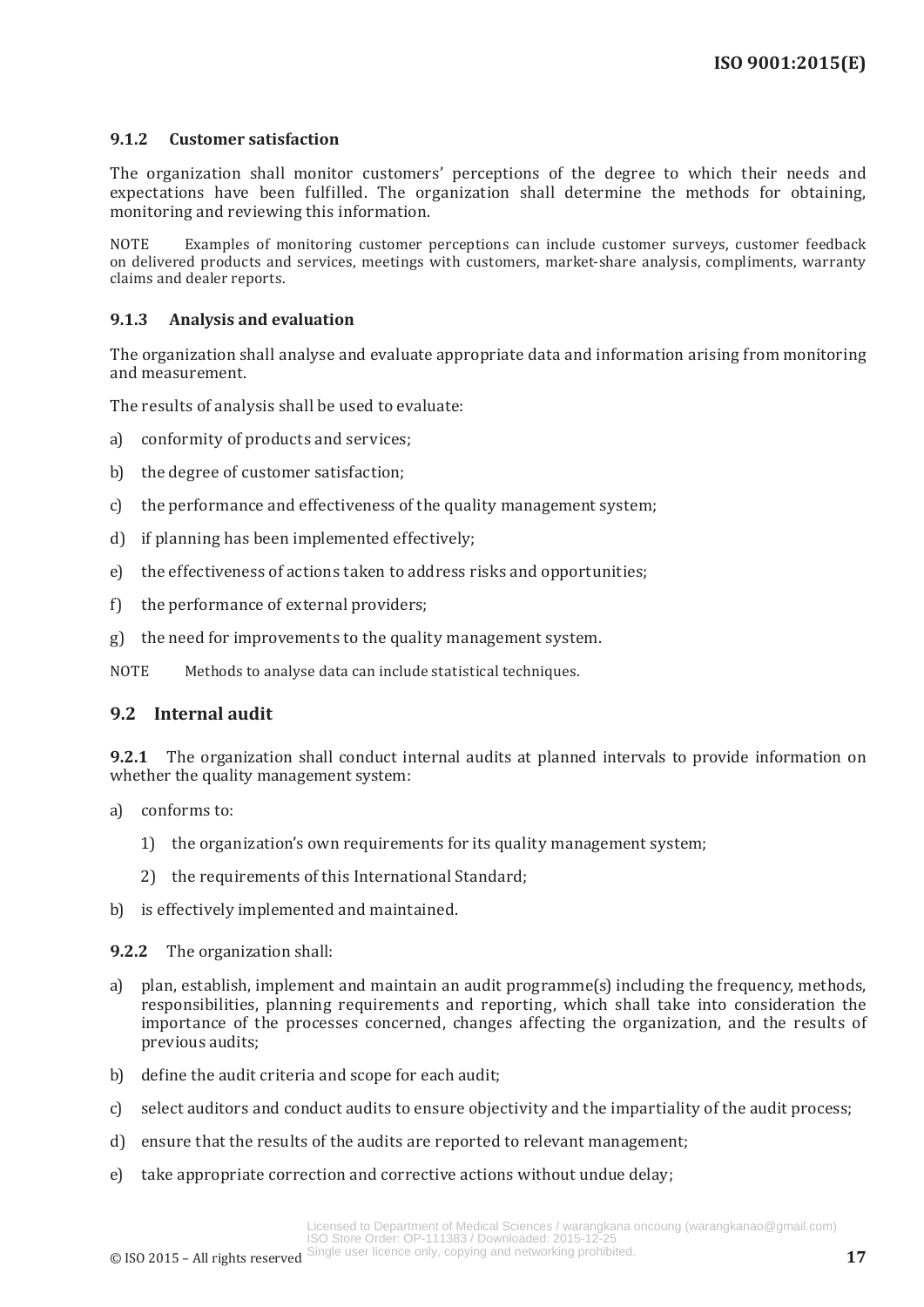- <span id="page-27-0"></span>f) retain documented information as evidence of the implementation of the audit programme and the audit results.
- NOTE See ISO 19011 for guidance.

#### **9.3 Management review**

#### **9.3.1 General**

Top management shall review the organization's quality management system, at planned intervals, to ensure its continuing suitability, adequacy, effectiveness and alignment with the strategic direction of the organization.

#### **9.3.2 Management review inputs**

The management review shall be planned and carried out taking into consideration:

- a) the status of actions from previous management reviews;
- b) changes in external and internal issues that are relevant to the quality management system;
- c) information on the performance and effectiveness of the quality management system, including trends in:
	- 1) customer satisfaction and feedback from relevant interested parties;
	- 2) the extent to which quality objectives have been met;
	- 3) process performance and conformity of products and services;
	- 4) nonconformities and corrective actions;
	- 5) monitoring and measurement results;
	- 6) audit results;
	- 7) the performance of external providers;
- d) the adequacy of resources;
- e) the effectiveness of actions taken to address risks and opportunities (see [6.1](#page-13-1));
- f) opportunities for improvement.

#### **9.3.3 Management review outputs**

The outputs of the management review shall include decisions and actions related to:

- a) opportunities for improvement;
- b) any need for changes to the quality management system;
- c) resource needs.

The organization shall retain documented information as evidence of the results of management reviews.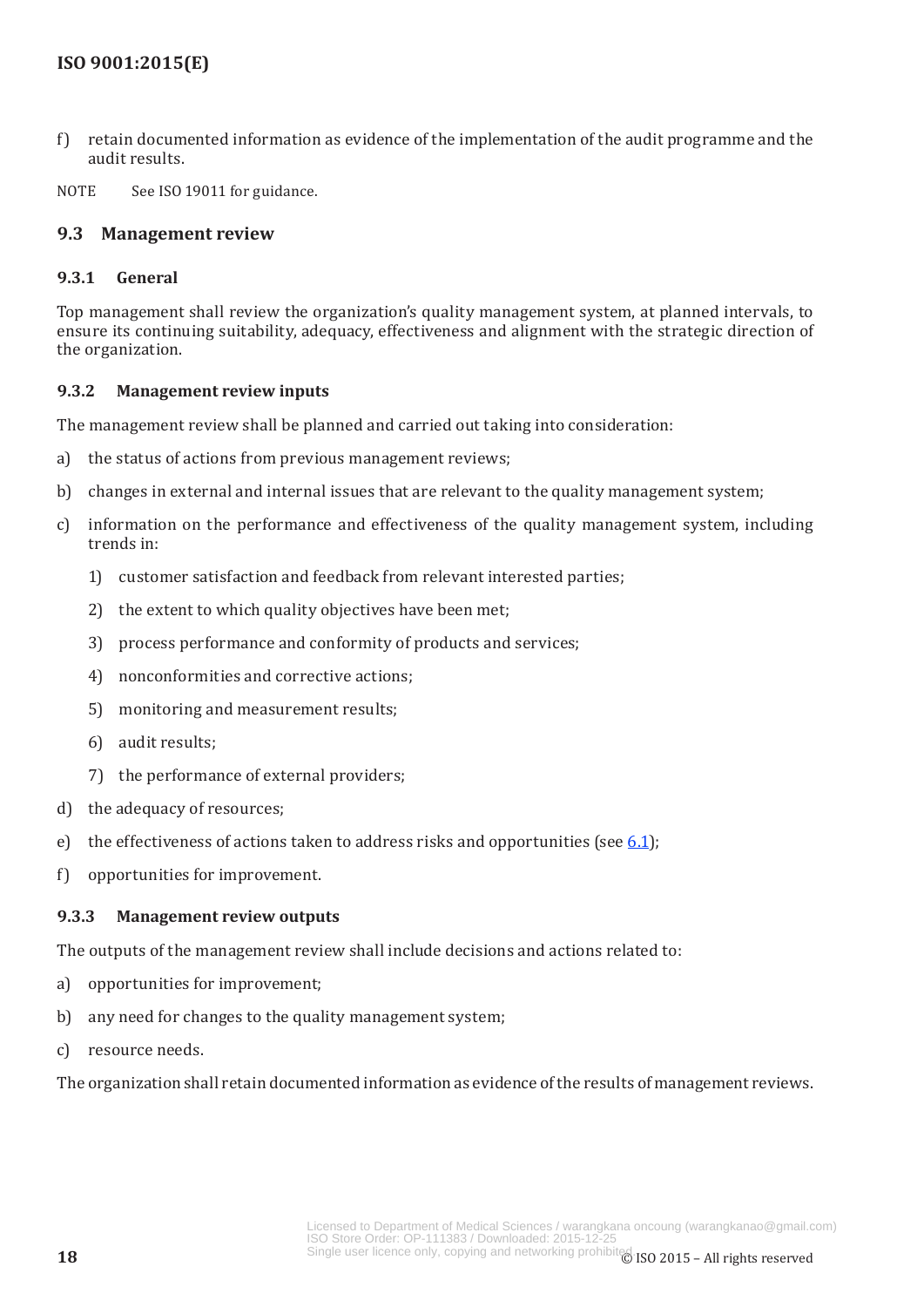## <span id="page-28-1"></span><span id="page-28-0"></span>**10 Improvement**

#### <span id="page-28-2"></span>**10.1 General**

The organization shall determine and select opportunities for improvement and implement any necessary actions to meet customer requirements and enhance customer satisfaction.

These shall include:

- a) improving products and services to meet requirements as well as to address future needs and expectations;
- b) correcting, preventing or reducing undesired effects;
- c) improving the performance and effectiveness of the quality management system.

NOTE Examples of improvement can include correction, corrective action, continual improvement, breakthrough change, innovation and re-organization.

#### <span id="page-28-4"></span>**10.2 Nonconformity and corrective action**

<span id="page-28-3"></span>**10.2.1** When a nonconformity occurs, including any arising from complaints, the organization shall:

- a) react to the nonconformity and, as applicable:
	- 1) take action to control and correct it;
	- 2) deal with the consequences;
- b) evaluate the need for action to eliminate the cause(s) of the nonconformity, in order that it does not recur or occur elsewhere, by:
	- 1) reviewing and analysing the nonconformity;
	- 2) determining the causes of the nonconformity;
	- 3) determining if similar nonconformities exist, or could potentially occur;
- c) implement any action needed;
- d) review the effectiveness of any corrective action taken;
- e) update risks and opportunities determined during planning, if necessary;
- f) make changes to the quality management system, if necessary.

Corrective actions shall be appropriate to the effects of the nonconformities encountered.

**10.2.2** The organization shall retain documented information as evidence of:

- a) the nature of the nonconformities and any subsequent actions taken;
- b) the results of any corrective action.

#### **10.3 Continual improvement**

The organization shall continually improve the suitability, adequacy and effectiveness of the quality management system.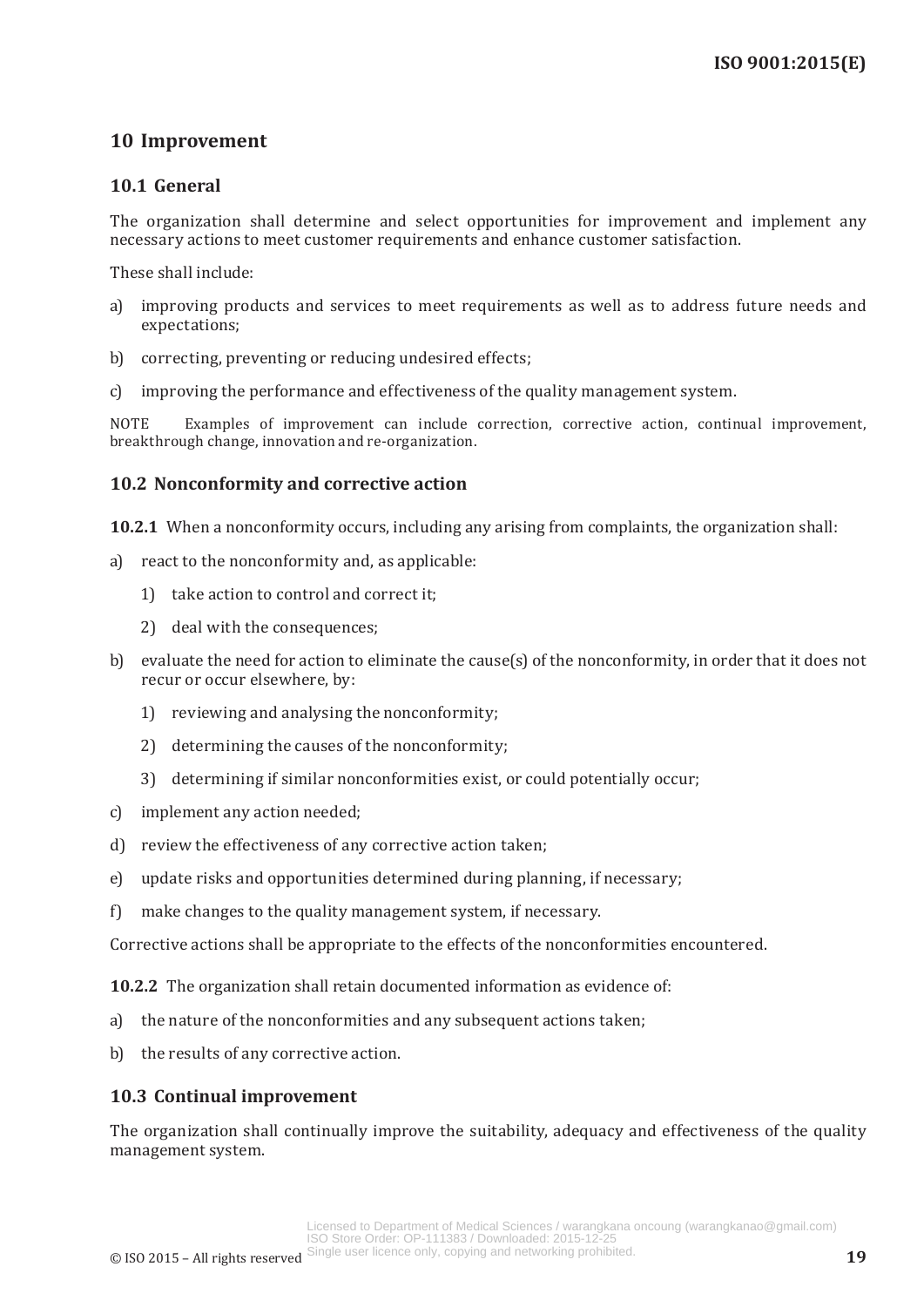The organization shall consider the results of analysis and evaluation, and the outputs from management review, to determine if there are needs or opportunities that shall be addressed as part of continual improvement.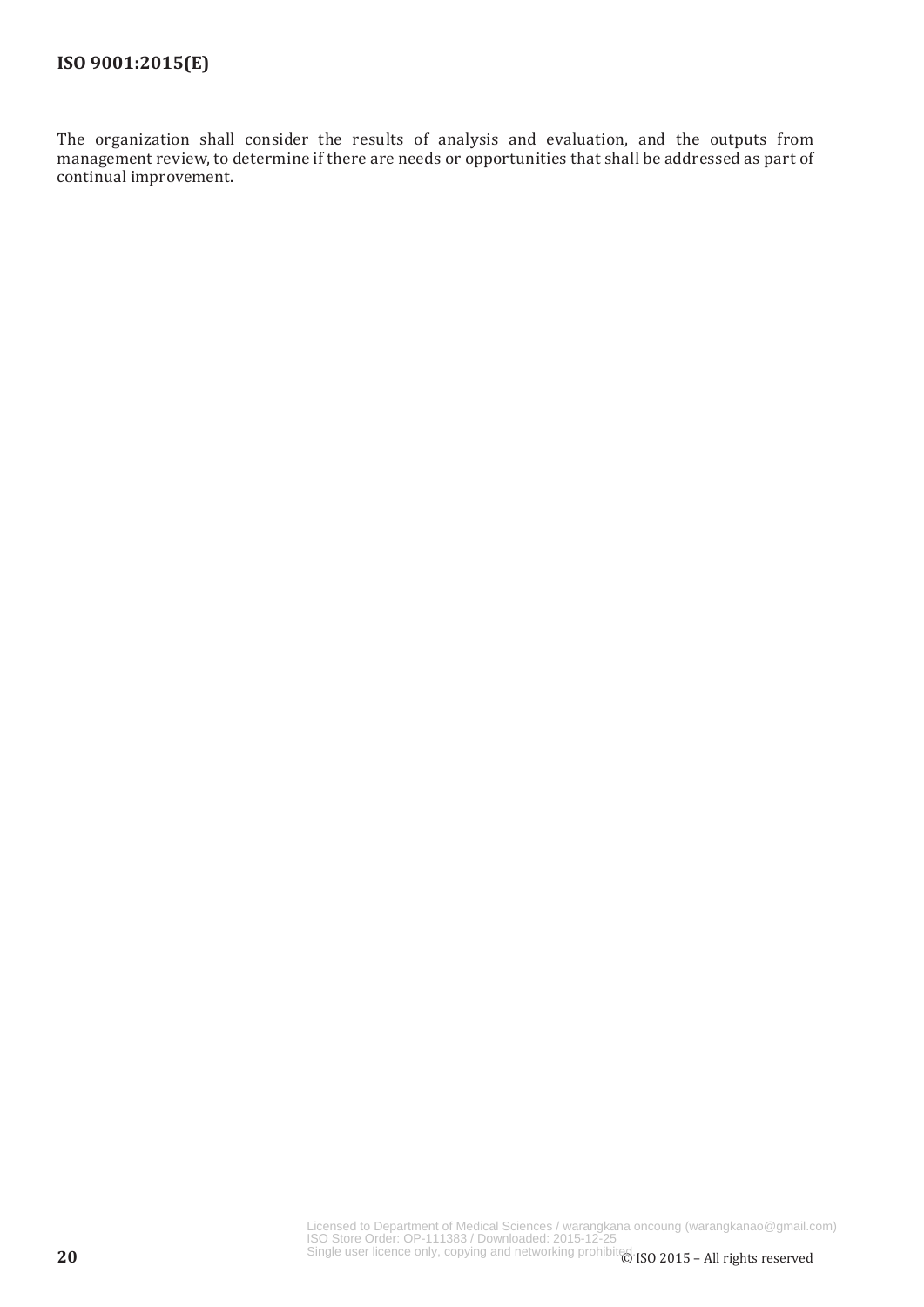## **Annex A** (informative)

## <span id="page-30-0"></span>**Clarification of new structure, terminology and concepts**

## <span id="page-30-1"></span>**A.1 Structure and terminology**

The clause structure (i.e. clause sequence) and some of the terminology of this edition of this International Standard, in comparison with the previous edition (ISO 9001:2008), have been changed to improve alignment with other management systems standards.

There is no requirement in this International Standard for its structure and terminology to be applied to the documented information of an organization's quality management system.

The structure of clauses is intended to provide a coherent presentation of requirements, rather than a model for documenting an organization's policies, objectives and processes. The structure and content of documented information related to a quality management system can often be more relevant to its users if it relates to both the processes operated by the organization and information maintained for other purposes.

There is no requirement for the terms used by an organization to be replaced by the terms used in this International Standard to specify quality management system requirements. Organizations can choose to use terms which suit their operations (e.g. using "records", "documentation" or "protocols" rather than "documented information"; or "supplier", "partner" or "vendor" rather than "external provider"). [Table](#page-30-2) A.1 shows the major differences in terminology between this edition of this International Standard and the previous edition.

| ISO 9001:2008                                                                                 | ISO 9001:2015                                                                                                             |
|-----------------------------------------------------------------------------------------------|---------------------------------------------------------------------------------------------------------------------------|
| Products                                                                                      | Products and services                                                                                                     |
| Exclusions                                                                                    | Not used                                                                                                                  |
|                                                                                               | (See Clause A.5 for clarification of applicability)                                                                       |
| Management representative                                                                     | Not used                                                                                                                  |
|                                                                                               | (Similar responsibilities and authorities are assigned<br>but no requirement for a single management repre-<br>sentative) |
| Documentation, quality manual, documented pro-<br> Documented information<br>cedures, records |                                                                                                                           |
| Work environment                                                                              | Environment for the operation of processes                                                                                |
| Monitoring and measuring equipment                                                            | Monitoring and measuring resources                                                                                        |
| Purchased product                                                                             | Externally provided products and services                                                                                 |
| Supplier                                                                                      | External provider                                                                                                         |

<span id="page-30-2"></span>**Table A.1 — Major differences in terminology between ISO 9001:2008 and ISO 9001:2015**

### **A.2 Products and services**

ISO 9001:2008 used the term "product" to include all output categories. This edition of this International Standard uses "products and services". "Products and services" include all output categories (hardware, services, software and processed materials).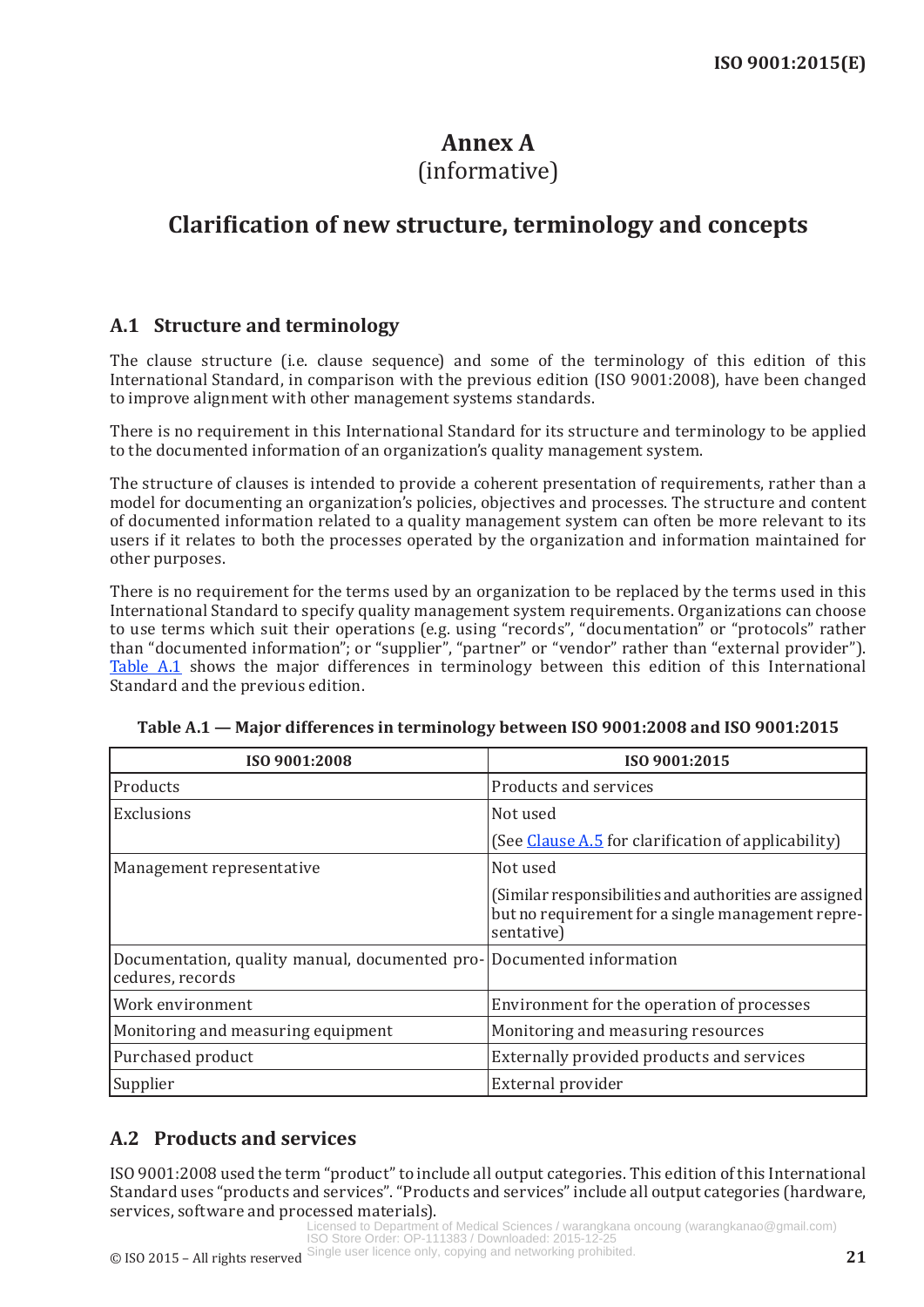The specific inclusion of "services" is intended to highlight the differences between products and services in the application of some requirements. The characteristic of services is that at least part of the output is realized at the interface with the customer. This means, for example, that conformity to requirements cannot necessarily be confirmed before service delivery.

In most cases, products and services are used together. Most outputs that organizations provide to customers, or are supplied to them by external providers, include both products and services. For example, a tangible or intangible product can have some associated service or a service can have some associated tangible or intangible product.

## **A.3 Understanding the needs and expectations of interested parties**

[Subclause 4.2](#page-11-2) specifies requirements for the organization to determine the interested parties that are relevant to the quality management system and the requirements of those interested parties. However, [4.2](#page-11-2) does not imply extension of quality management system requirements beyond the scope of this International Standard. As stated in the scope, this International Standard is applicable where an organization needs to demonstrate its ability to consistently provide products and services that meet customer and applicable statutory and regulatory requirements, and aims to enhance customer satisfaction.

There is no requirement in this International Standard for the organization to consider interested parties where it has decided that those parties are not relevant to its quality management system. It is for the organization to decide if a particular requirement of a relevant interested party is relevant to its quality management system.

## <span id="page-31-0"></span>**A.4 Risk-based thinking**

The concept of risk-based thinking has been implicit in previous editions of this International Standard, e.g. through requirements for planning, review and improvement. This International Standard specifies requirements for the organization to understand its context (see [4.1\)](#page-10-2) and determine risks as a basis for planning (see  $6.1$ ). This represents the application of risk-based thinking to planning and implementing quality management system processes (see  $4.4$ ) and will assist in determining the extent of documented information.

One of the key purposes of a quality management system is to act as a preventive tool. Consequently, this International Standard does not have a separate clause or subclause on preventive action. The concept of preventive action is expressed through the use of risk-based thinking in formulating quality management system requirements.

The risk-based thinking applied in this International Standard has enabled some reduction in prescriptive requirements and their replacement by performance-based requirements. There is greater flexibility than in ISO 9001:2008 in the requirements for processes, documented information and organizational responsibilities.

Although [6.1](#page-13-1) specifies that the organization shall plan actions to address risks, there is no requirement for formal methods for risk management or a documented risk management process. Organizations can decide whether or not to develop a more extensive risk management methodology than is required by this International Standard, e.g. through the application of other guidance or standards.

Not all the processes of a quality management system represent the same level of risk in terms of the organization's ability to meet its objectives, and the effects of uncertainty are not the same for all organizations. Under the requirements of  $6.1$ , the organization is responsible for its application of riskbased thinking and the actions it takes to address risk, including whether or not to retain documented information as evidence of its determination of risks.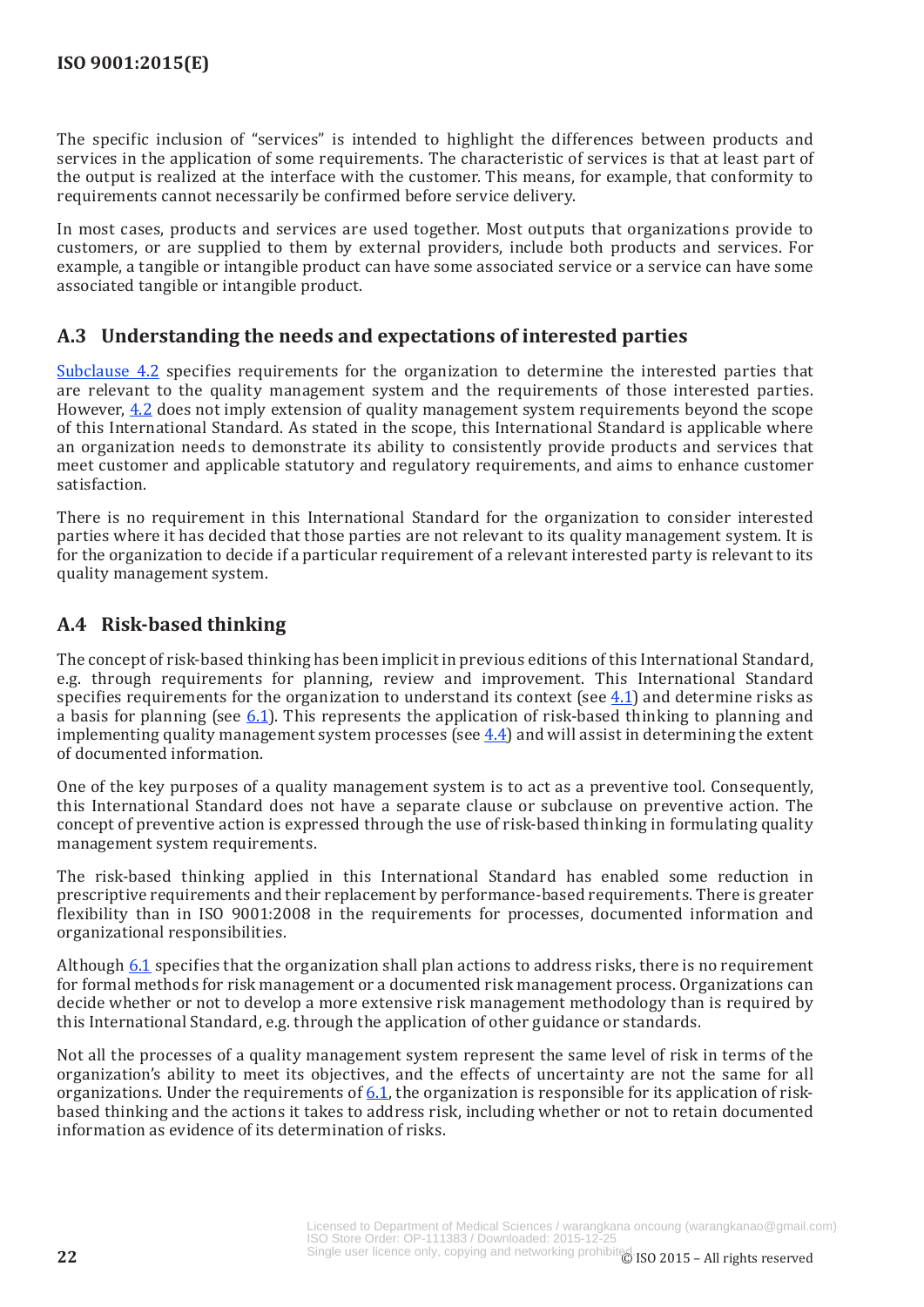## <span id="page-32-0"></span>**A.5 Applicability**

This International Standard does not refer to "exclusions" in relation to the applicability of its requirements to the organization's quality management system. However, an organization can review the applicability of requirements due to the size or complexity of the organization, the management model it adopts, the range of the organization's activities and the nature of the risks and opportunities it encounters.

The requirements for applicability are addressed in  $4.3$ , which defines conditions under which an organization can decide that a requirement cannot be applied to any of the processes within the scope of its quality management system. The organization can only decide that a requirement is not applicable if its decision will not result in failure to achieve conformity of products and services.

## **A.6 Documented information**

As part of the alignment with other management system standards, a common clause on "documented information" has been adopted without significant change or addition (see  $7.5$ ). Where appropriate, text elsewhere in this International Standard has been aligned with its requirements. Consequently, "documented information" is used for all document requirements.

Where ISO 9001:2008 used specific terminology such as "document" or "documented procedures", "quality manual" or "quality plan", this edition of this International Standard defines requirements to "maintain documented information".

Where ISO 9001:2008 used the term "records" to denote documents needed to provide evidence of conformity with requirements, this is now expressed as a requirement to "retain documented information". The organization is responsible for determining what documented information needs to be retained, the period of time for which it is to be retained and the media to be used for its retention.

A requirement to "maintain" documented information does not exclude the possibility that the organization might also need to "retain" that same documented information for a particular purpose, e.g. to retain previous versions of it.

Where this International Standard refers to "information" rather than "documented information" (e.g. in [4.1:](#page-10-2) "The organization shall monitor and review the information about these external and internal issues"), there is no requirement that this information is to be documented. In such situations, the organization can decide whether or not it is necessary or appropriate to maintain documented information.

## **A.7 Organizational knowledge**

In [7.1.6](#page-16-1), this International Standard addresses the need to determine and manage the knowledge maintained by the organization, to ensure the operation of its processes and that it can achieve conformity of products and services.

Requirements regarding organizational knowledge were introduced for the purpose of:

- a) safeguarding the organization from loss of knowledge, e.g.
	- through staff turnover;
	- failure to capture and share information;
- b) encouraging the organization to acquire knowledge, e.g.
	- learning from experience;
	- mentoring;
	- benchmarking.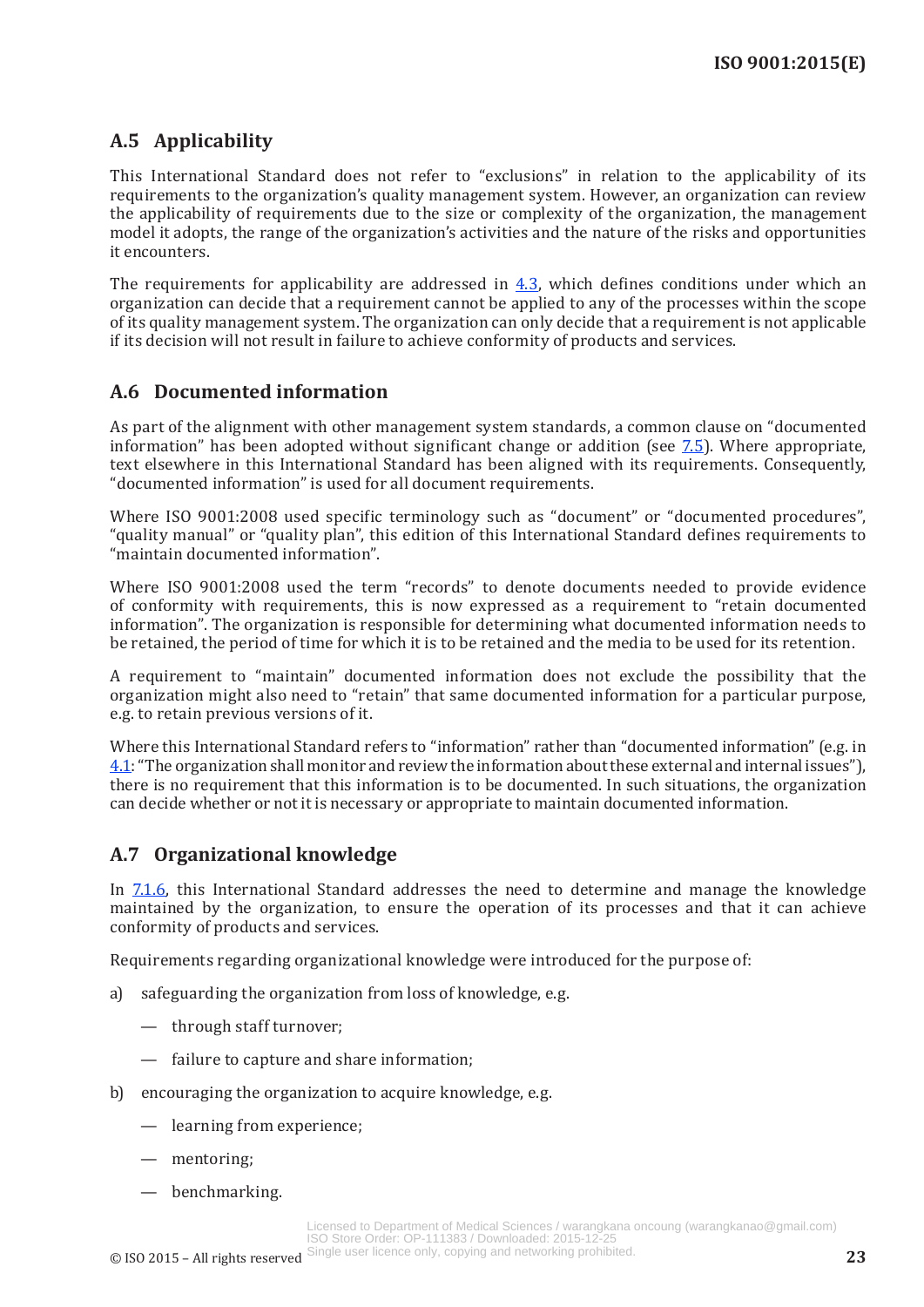## **A.8 Control of externally provided processes, products and services**

All forms of externally provided processes, products and services are addressed in  $8.4$ , e.g. whether through:

- a) purchasing from a supplier;
- b) an arrangement with an associate company;
- c) outsourcing processes to an external provider.

Outsourcing always has the essential characteristic of a service, since it will have at least one activity necessarily performed at the interface between the provider and the organization.

The controls required for external provision can vary widely depending on the nature of the processes, products and services. The organization can apply risk-based thinking to determine the type and extent of controls appropriate to particular external providers and externally provided processes, products and services.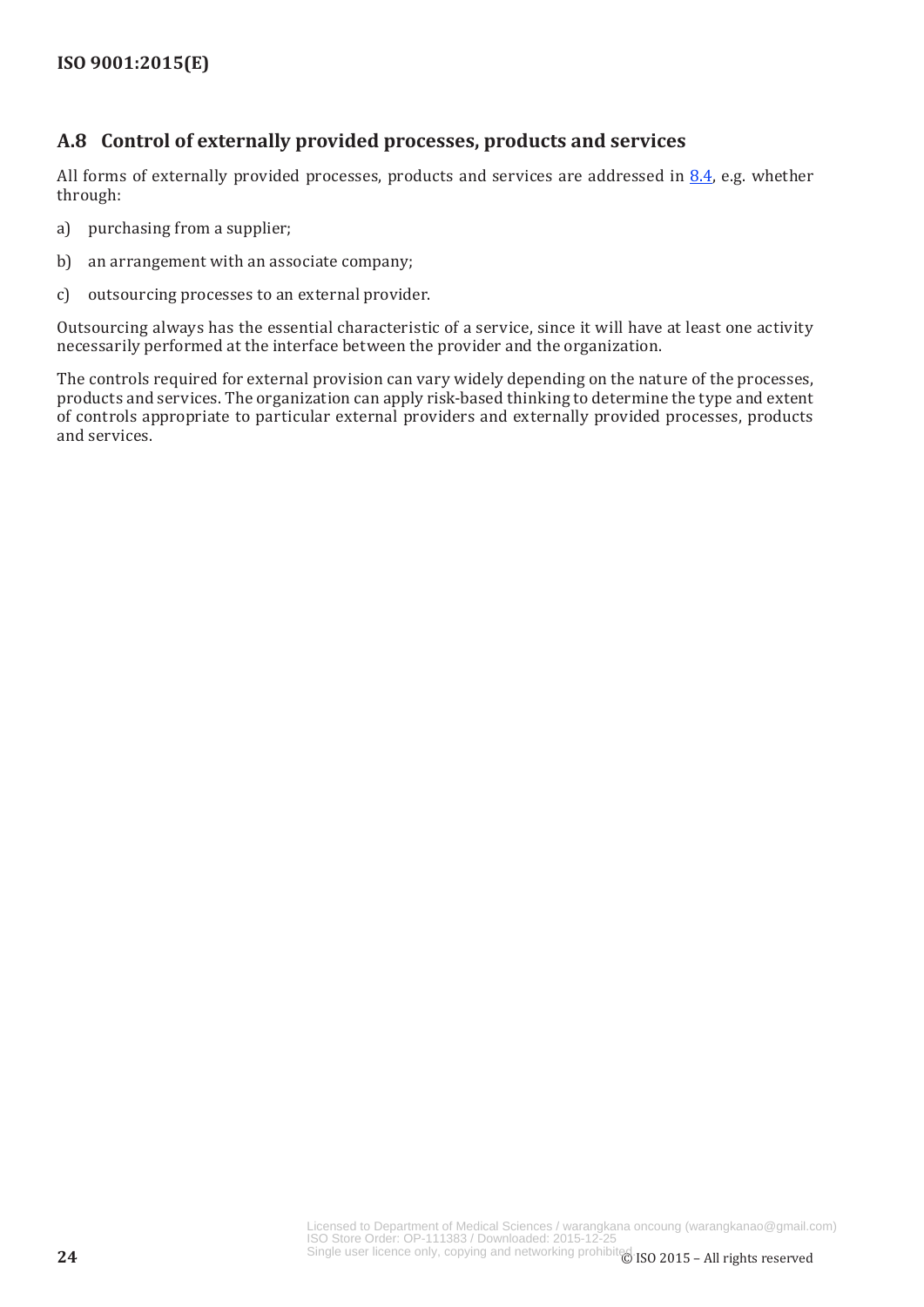## <span id="page-34-1"></span>**Annex B**

## (informative)

## <span id="page-34-0"></span>**Other International Standards on quality management and quality management systems developed by ISO/TC 176**

The International Standards described in this annex have been developed by ISO/TC 176 to provide supporting information for organizations that apply this International Standard, and to provide guidance for organizations that choose to progress beyond its requirements. Guidance or requirements contained in the documents listed in this annex do not add to, or modify, the requirements of this International Standard.

[Table](#page-36-0) B.1 shows the relationship between these standards and the relevant clauses of this International Standard.

This annex does not include reference to the sector-specific quality management system standards developed by ISO/TC 176.

This International Standard is one of the three core standards developed by ISO/TC 176.

- ISO 9000 *Quality management systems Fundamentals and vocabulary* provides an essential background for the proper understanding and implementation of this International Standard. The quality management principles are described in detail in ISO 9000 and have been taken into consideration during the development of this International Standard. These principles are not requirements in themselves, but they form the foundation of the requirements specified by this International Standard. ISO 9000 also defines the terms, definitions and concepts used in this International Standard.
- ISO9001 (this International Standard) specifies requirements aimed primarily at giving confidence in the products and services provided by an organization and thereby enhancing customer satisfaction. Its proper implementation can also be expected to bring other organizational benefits, such as improved internal communication, better understanding and control of the organization's processes.
- ISO 9004 *Managing for the sustained success of an organization A quality management approach* provides guidance for organizations that choose to progress beyond the requirements of this International Standard, to address a broader range of topics that can lead to improvement of the organization's overall performance. ISO 9004 includes guidance on a self-assessment methodology for an organization to be able to evaluate the level of maturity of its quality management system.

The International Standards outlined below can provide assistance to organizations when they are establishing or seeking to improve their quality management systems, their processes or their activities.

- ISO 10001 *Quality management Customer satisfaction Guidelines for codes of conduct for organizations* provides guidance to an organization in determining that its customer satisfaction provisions meet customer needs and expectations. Its use can enhance customer confidence in an organization and improve customer understanding of what to expect from an organization, thereby reducing the likelihood of misunderstandings and complaints.
- ISO 10002 *Quality management Customer satisfaction Guidelines for complaints handling in organizations* provides guidance on the process of handling complaints by recognizing and addressing the needs and expectations of complainants and resolving any complaints received. ISO 10002 provides an open, effective and easy-to-use complaints process, including training of people. It also provides guidance for small businesses.
- ISO 10003 *Quality management Customer satisfaction Guidelines for dispute resolution external to organizations* provides guidance for effective and efficient external dispute resolution for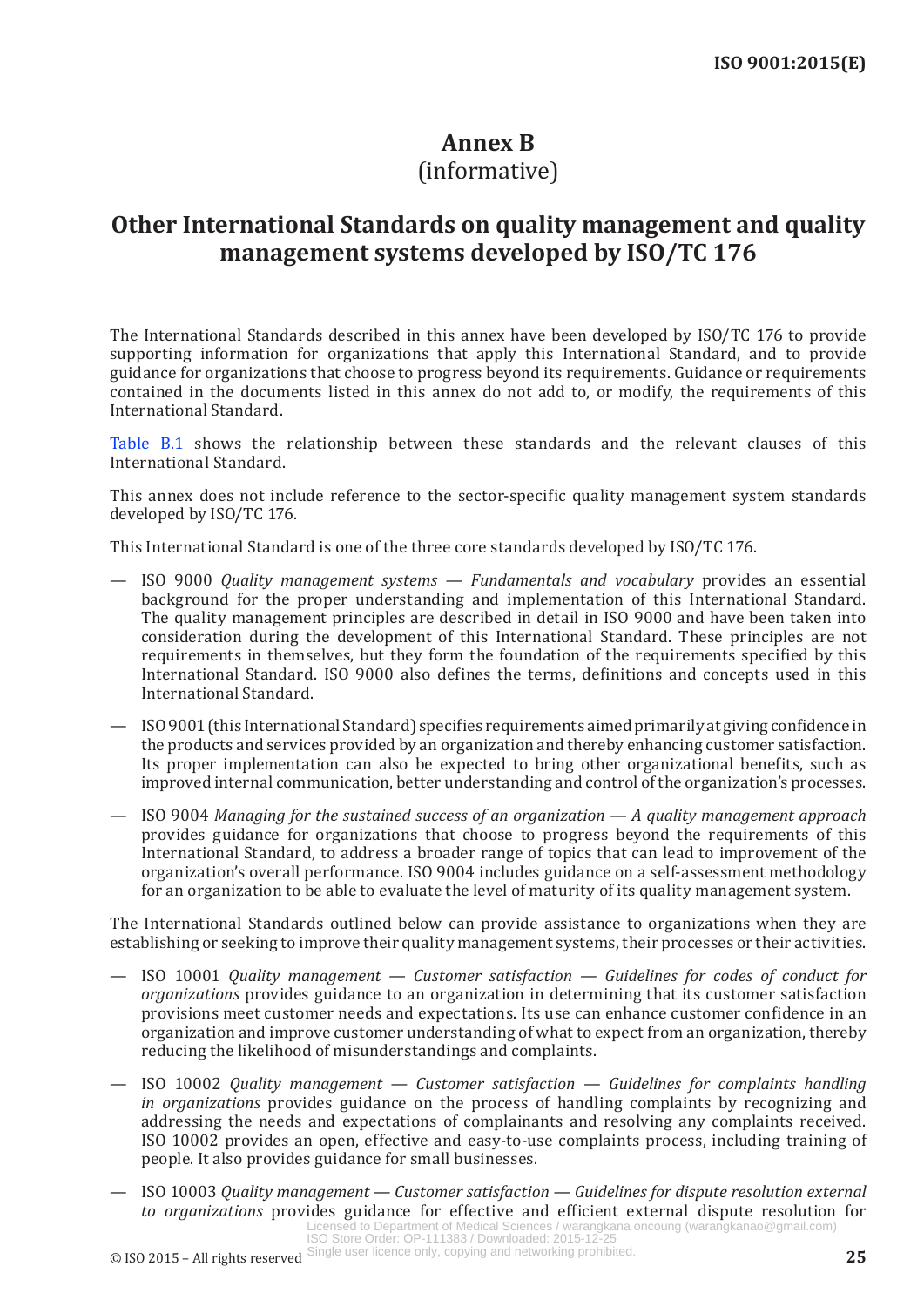product-related complaints. Dispute resolution gives an avenue of redress when organizations do not remedy a complaint internally. Most complaints can be resolved successfully within the organization, without adversarial procedures.

- ISO 10004 *Quality management Customer satisfaction Guidelines for monitoring and measuring* provides guidelines for actions to enhance customer satisfaction and to determine opportunities for improvement of products, processes and attributes that are valued by customers. Such actions can strengthen customer loyalty and help retain customers.
- ISO 10005 *Quality management systems Guidelines for quality plans* provides guidance on establishing and using quality plans as a means of relating requirements of the process, product, project or contract, to work methods and practices that support product realization. Benefits of establishing a quality plan are increased confidence that requirements will be met, that processes are in control and the motivation that this can give to those involved.
- ISO 10006 *Quality management systems Guidelines for quality management in projects* is applicable to projects from the small to large, from simple to complex, from an individual project to being part of a portfolio of projects. ISO 10006 is to be used by personnel managing projects and who need to ensure that their organization is applying the practices contained in the ISO quality management system standards.
- ISO 10007 *Quality management systems Guidelines for configuration management* is to assist organizations applying configuration management for the technical and administrative direction over the life cycle of a product. Configuration management can be used to meet the product identification and traceability requirements specified in this International Standard.
- ISO 10008 *Quality management Customer satisfaction Guidelines for business-to-consumer electronic commerce transactions* gives guidance on how organizations can implement an effective and efficient business-to-consumer electronic commerce transaction (B2C ECT) system, and thereby provide a basis for consumers to have increased confidence in B2C ECTs, enhance the ability of organizations to satisfy consumers and help reduce complaints and disputes.
- ISO 10012 *Measurement management systems Requirements for measurement processes and measuring equipment* provides guidance for the management of measurement processes and metrological confirmation of measuring equipment used to support and demonstrate compliance with metrological requirements. ISO 10012 provides quality management criteria for a measurement management system to ensure metrological requirements are met.
- ISO/TR 10013 *Guidelines for quality management system documentation* provides guidelines for the development and maintenance of the documentation necessary for a quality management system. ISO/TR 10013 can be used to document management systems other than those of the ISO quality management system standards, e.g. environmental management systems and safety management systems.
- ISO 10014 *Quality management Guidelines for realizing financial and economic benefits* is addressed to top management. It provides guidelines for realizing financial and economic benefits through the application of quality management principles. It facilitates application of management principles and selection of methods and tools that enable the sustainable success of an organization.
- ISO 10015 *Quality management Guidelines for training* provides guidelines to assist organizations in addressing issues related to training. ISO 10015 can be applied whenever guidance is required to interpret references to "education" and "training" within the ISO quality management system standards. Any reference to "training" includes all types of education and training.
- ISO/TR 10017 *Guidance on statistical techniques for ISO 9001:2000* explains statistical techniques which follow from the variability that can be observed in the behaviour and results of processes, even under conditions of apparent stability. Statistical techniques allow better use of available data to assist in decision making, and thereby help to continually improve the quality of products and processes to achieve customer satisfaction.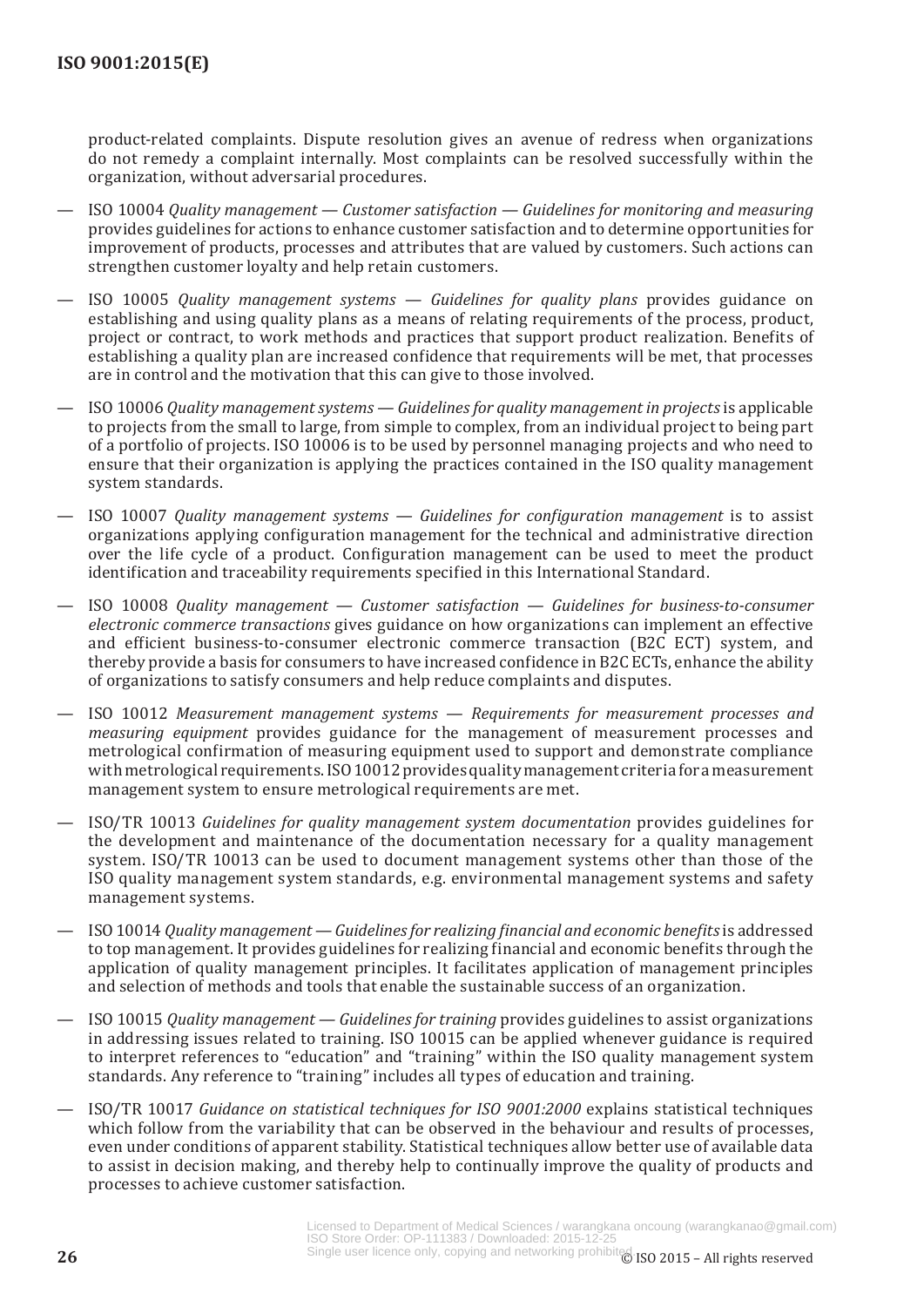- ISO 10018 *Quality management Guidelines on people involvement and competence* provides guidelines which influence people involvement and competence. A quality management system depends on the involvement of competent people and the way that they are introduced and integrated into the organization. It is critical to determine, develop and evaluate the knowledge, skills, behaviour and work environment required.
- ISO10019 *Guidelines for the selection of quality management system consultants and use of their services* provides guidance for the selection of quality management system consultants and the use of their services. It gives guidance on the process for evaluating the competence of a quality management system consultant and provides confidence that the organization's needs and expectations for the consultant's services will be met.
- ISO 19011 *Guidelines for auditing management systems* provides guidance on the management of an audit programme, on the planning and conducting of an audit of a management system, as well as on the competence and evaluation of an auditor and an audit team. ISO 19011 is intended to apply to auditors, organizations implementing management systems, and organizations needing to conduct audits of management systems.

| Other Interna-                                                                                                                                                   | <b>Clause in this International Standard</b> |     |          |       |              |              |        |  |
|------------------------------------------------------------------------------------------------------------------------------------------------------------------|----------------------------------------------|-----|----------|-------|--------------|--------------|--------|--|
| tional Standard                                                                                                                                                  | $\overline{\mathbf{4}}$                      | 5   | 6        | 7     | 8            | 9            | 10     |  |
| ISO 9000                                                                                                                                                         | All                                          | All | All      | All   | All          | All          | All    |  |
| ISO 9004                                                                                                                                                         | All                                          | All | All      | All   | All          | All          | All    |  |
| ISO 10001                                                                                                                                                        |                                              |     |          |       | 8.2.2, 8.5.1 | 9.1.2        |        |  |
| ISO 10002                                                                                                                                                        |                                              |     |          |       | 8.2.1        | 9.1.2        | 10.2.1 |  |
| ISO 10003                                                                                                                                                        |                                              |     |          |       |              | 9.1.2        |        |  |
| ISO 10004                                                                                                                                                        |                                              |     |          |       |              | 9.1.2, 9.1.3 |        |  |
| ISO 10005                                                                                                                                                        |                                              | 5.3 | 6.1, 6.2 | All   | All          | 9.1          | 10.2   |  |
| ISO 10006                                                                                                                                                        | All                                          | All | All      | All   | All          | All          | All    |  |
| ISO 10007                                                                                                                                                        |                                              |     |          |       | 8.5.2        |              |        |  |
| ISO 10008                                                                                                                                                        | All                                          | All | All      | All   | All          | All          | All    |  |
| ISO 10012                                                                                                                                                        |                                              |     |          | 7.1.5 |              |              |        |  |
| ISO/TR 10013                                                                                                                                                     |                                              |     |          | 7.5   |              |              |        |  |
| ISO 10014                                                                                                                                                        | All                                          | All | All      | All   | All          | All          | All    |  |
| ISO 10015                                                                                                                                                        |                                              |     |          | 7.2   |              |              |        |  |
| ISO/TR 10017                                                                                                                                                     |                                              |     | 6.1      | 7.1.5 |              | 9.1          |        |  |
| ISO 10018                                                                                                                                                        | All                                          | All | All      | All   | All          | All          | All    |  |
| ISO 10019                                                                                                                                                        |                                              |     |          |       | 8.4          |              |        |  |
| ISO 19011                                                                                                                                                        |                                              |     |          |       |              | 9.2          |        |  |
| "All" indicates that all the subclauses in the specific clause of this International Standard are related to the other<br><b>NOTE</b><br>International Standard. |                                              |     |          |       |              |              |        |  |

#### <span id="page-36-0"></span>**Table B.1 — Relationship between other International Standards on quality management and quality management systems and the clauses of this International Standard**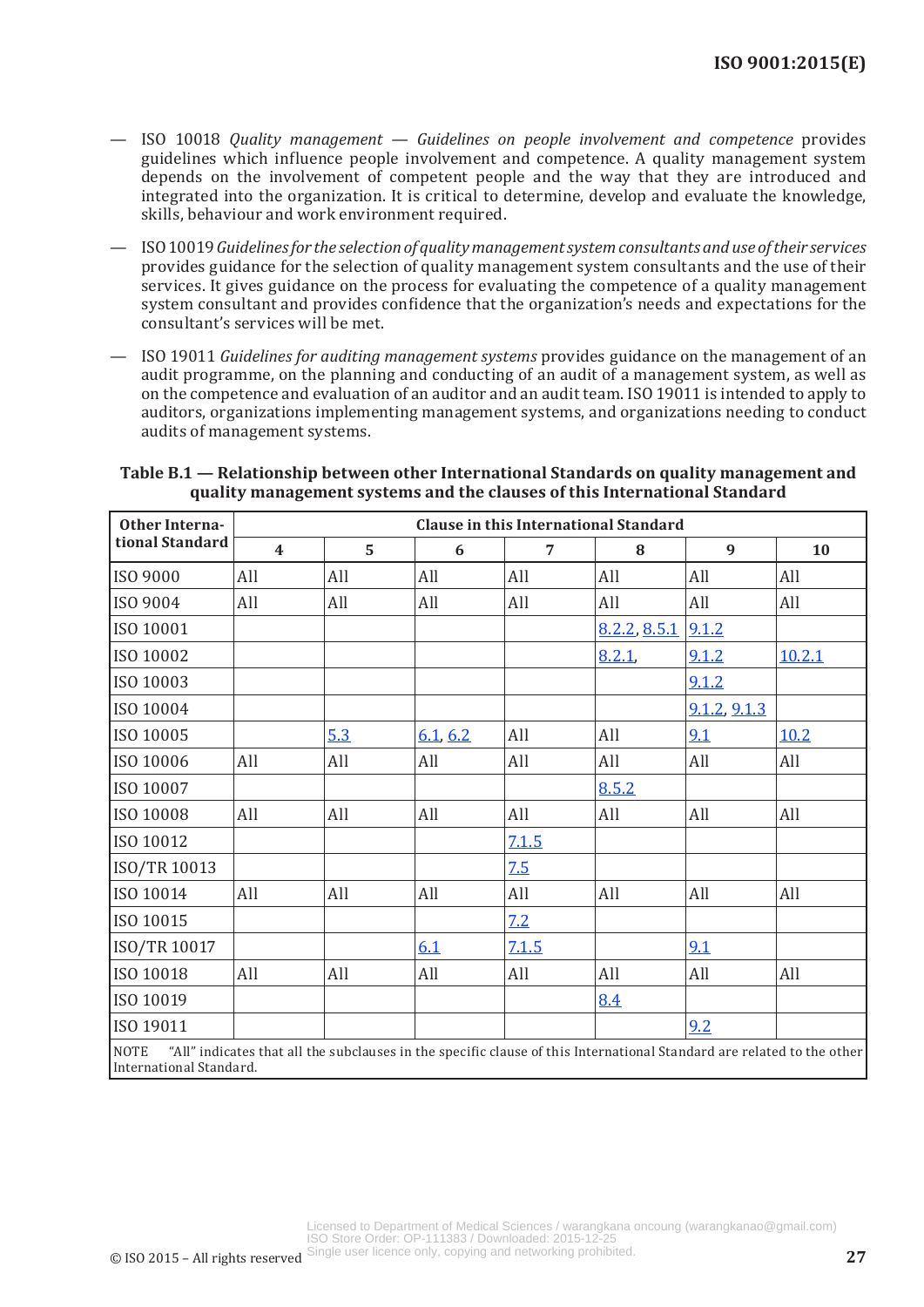## **Bibliography**

- <span id="page-37-0"></span>[1] ISO 9004, *Managing for the sustained success of an organization — A quality management approach*
- [2] ISO 10001, *Quality management Customer satisfaction Guidelines for codes of conduct for organizations*
- [3] ISO 10002, *Quality management Customer satisfaction Guidelines for complaints handling in organizations*
- [4] ISO 10003, *Quality management Customer satisfaction Guidelines for dispute resolution external to organizations*
- [5] ISO10004, *Quality management— Customer satisfaction— Guidelines for monitoring and measuring*
- [6] ISO 10005, *Quality management systems Guidelines for quality plans*
- [7] ISO 10006, *Quality management systems Guidelines for quality management in projects*
- [8] ISO 10007, *Quality management systems Guidelines for configuration management*
- [9] ISO 10008, *Quality management Customer satisfaction Guidelines for business-to-consumer electronic commerce transactions*
- [10] ISO 10012, *Measurement management systems Requirements for measurement processes and measuring equipment*
- [11] ISO/TR 10013, *Guidelines for quality management system documentation*
- [12] ISO 10014, *Quality management Guidelines for realizing financial and economic benefits*
- [13] ISO 10015, *Quality management Guidelines for training*
- [14] ISO/TR 10017, *Guidance on statistical techniques for ISO 9001:2000*
- [15] ISO 10018, *Quality management Guidelines on people involvement and competence*
- [16] ISO 10019, *Guidelines for the selection of quality management system consultants and use of their services*
- [17] ISO 14001, *Environmental management systems Requirements with guidance for use*
- [18] ISO 19011, *Guidelines for auditing management systems*
- [19] ISO 31000, *Risk management Principles and guidelines*
- [20] ISO 37500, *Guidance on outsourcing*
- [21] ISO/IEC 90003, *Software engineering Guidelines for the application of ISO 9001:2008 to computer software*
- [22] IEC 60300-1, *Dependability management Part 1: Guidance for management and application*
- [23] IEC 61160, *Design review*
- [24] Quality management principles, ISO<sup>1]</sup>
- [25] Selection and use of the ISO 9000 family of standards, ISO<sup>1</sup>)
- [26] ISO 9001 for Small Businesses What to do, ISO<sup>1</sup>)

<sup>1)</sup> Available from website: http://www.se.org.<br>Department of Medical Sciences / warangkana oncoung (warangkana).com) ISO Store Order: OP-111383 / Downloaded: 2015-12-25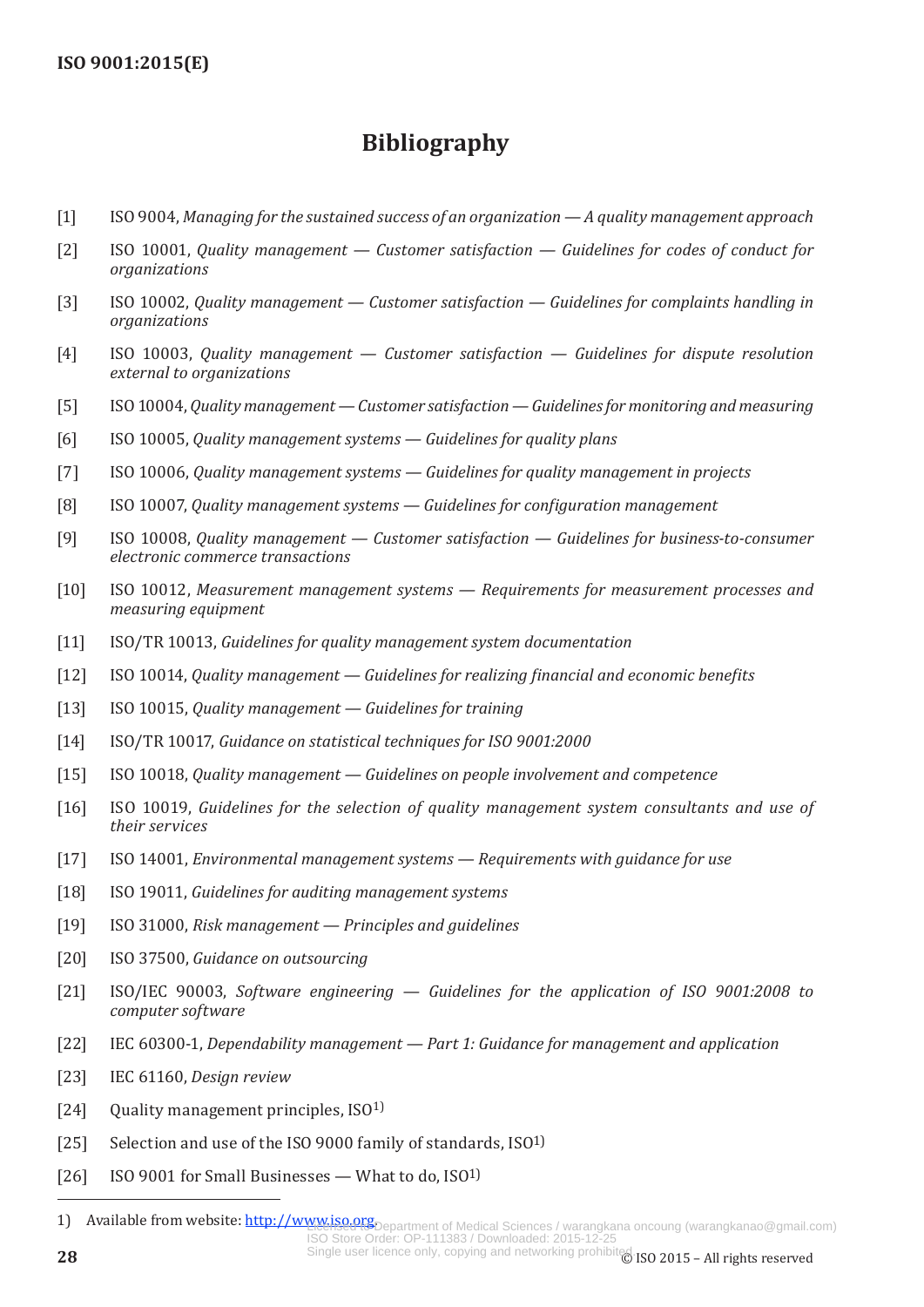- [27] Integrated use of management system standards, ISO<sup>1)</sup>
- [28] [www.iso.org/tc176/sc02/public](http://www.iso.org/tc176/sc02/public)
- [29] [www.iso.org/tc176/ISO9001AuditingPracticesGroup](http://isotc.iso.org/livelink/livelink?func=ll&objId=3541460&objAction=browse&sort=name)